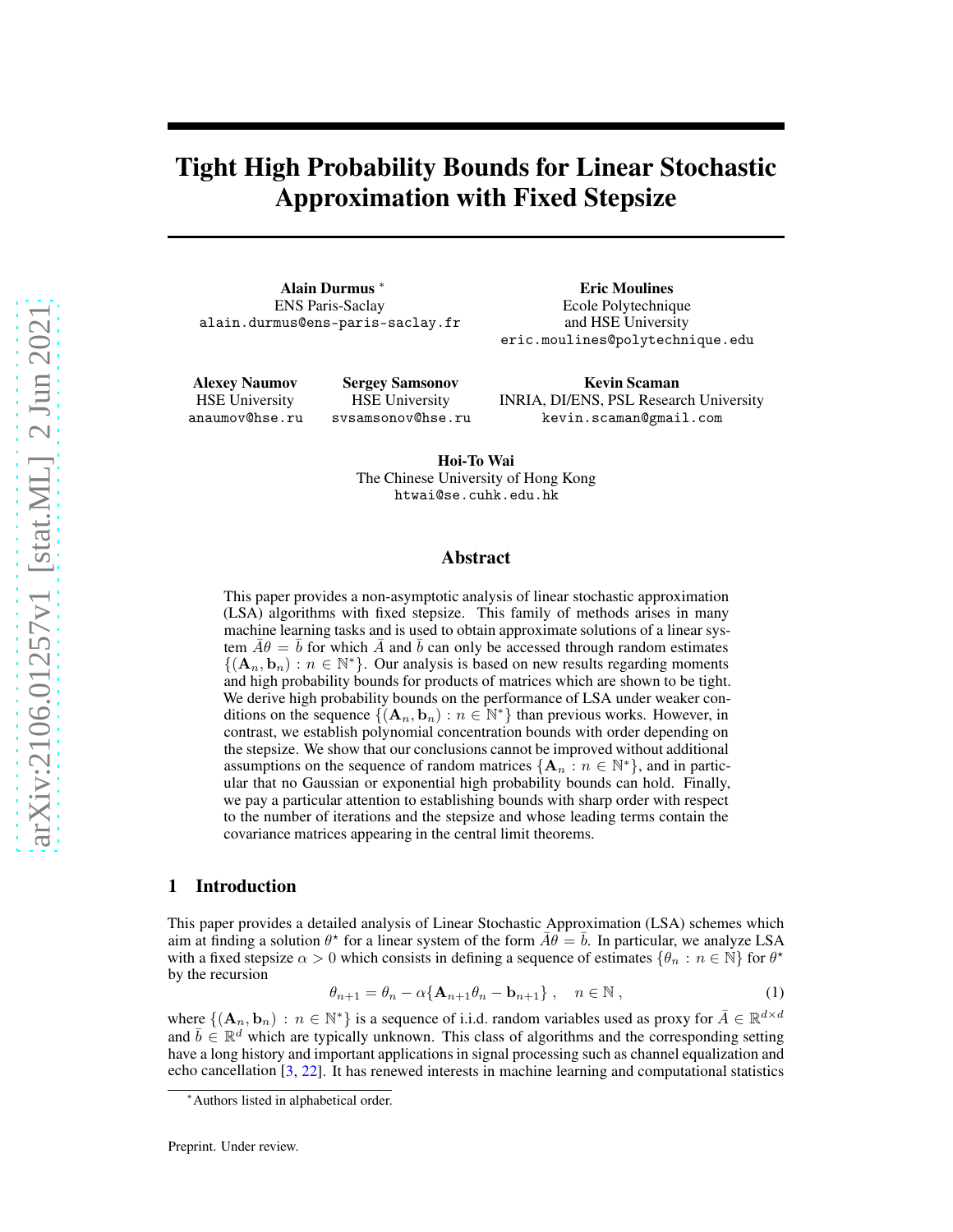especially for least-square estimation, Reinforcement learning (RL) and Q-learning [\[4,](#page-9-1) [7,](#page-9-2) [38](#page-11-0), [35\]](#page-11-1). The recursion [\(1\)](#page-0-0) has already been studied in depth in several works which derive asymptotic [\[31,](#page-10-1) [22,](#page-10-0) [6,](#page-9-3) [3\]](#page-9-0) and non-asymptotic [\[33](#page-10-2), [25](#page-10-3), [2](#page-9-4), [19](#page-10-4), [20](#page-10-5), [5](#page-9-5), [23](#page-10-6), [34](#page-11-2), [9,](#page-9-6) [12\]](#page-9-7) guarantees.

However, in most cases, there is a consistent gap between these two types of analyses. While asymptotic analysis gives important insights on the qualitative convergence of [\(1\)](#page-0-0) based on statistical key quantities of the problem on hand, they do not provide finite-time convergence, or high probability bounds, necessary to obtain non-asymptotic confidence sets, see [\[26](#page-10-7), [10\]](#page-9-8) and the references therein. On the other hand, non-asymptotic studies are in general too coarse and lose significant statistical information in their derivation. Further, their upper bounds are generally loose when used in predicting the actual performance of LSA. We aim at filling this gap and provide conditions on  $\{(\mathbf{A}_n, \mathbf{b}_n) : n \in \mathbb{N}^*\}$  ensuring tight high probability bounds on the sequence  $\{\theta_n : n \in \mathbb{N}\}.$ 

This problem has been addressed in several contributions but at the expense of strong conditions on the sequence  $\{(\mathbf{A}_n, \mathbf{b}_n) : n \in \mathbb{N}^*\}$ . [\[13\]](#page-9-9) provided concentration bounds for non-linear stochastic algorithms under a log-Sobolev condition which turns out to be hard to verify for most applications except for the Euler-Maruyama discretization scheme applied to Stochastic Differential Equation. [\[27\]](#page-10-8) derived concentration inequalities but assuming that the innovations in [\(1\)](#page-0-0) are uniformly bounded. In contrast, we aim at giving simple and mild conditions ensuring high probability bounds. More precisely, one of our key contributions (Theorem [1\)](#page-7-0) is to show that under mild conditions on the sequence  $\{(\mathbf{A}_n, \mathbf{b}_n) : n \in \mathbb{N}^*\}$ , for any  $\delta \in (0, 1)$ ,  $n \in \mathbb{N}$  and  $u \in \mathbb{S}^{d-1}$ ,

<span id="page-1-0"></span>
$$
\mathbb{P}\left(|u^{\top}(\theta_n - \theta^*)| \le c\{\sqrt{\alpha u^{\top} \Sigma u} + \alpha\} \sqrt{\log(1/\delta)} + c\{\rho_{\alpha}^n + \alpha p_0^2\} \delta^{-\frac{1}{p_0}}\right) \ge 1 - \delta,
$$
 (2)

where  $\rho_{\alpha} \in (0, 1), c > 0$  is a constant independent of  $n, \alpha, \delta$ , and  $p_0 = o(\alpha^{-1/4})$ . In the above,  $\Sigma$ is the unique solution of the Lyapunov equation which naturally appears in central limit theorems for LSA with diminishing stepsize. In addition, we show that the bound we get is tight with respect to  $\alpha$  and  $\delta$  in the case where we only assume that  $-\mathbb{E}[A_1] = -\overline{A}$  is Hurwitz. Indeed, we provide counterexamples illustrating that for a fixed stepsize  $\alpha$  and under the conditions that we consider, logarithmic dependence in  $1/\delta$  cannot hold in [\(2\)](#page-1-0) but only a polynomial one. Regarding the dependence with respect to  $\alpha$ , we extend [\[28](#page-10-9)] and show that for  $\alpha$  small enough,  $\{\theta_n : n \in \mathbb{N}\}\$ admits a unique stationary distribution  $\pi_\alpha$  and establish a central limit theorem for this family of distribution and a control  $\alpha$  and with asymptotic covariance matrix  $\Sigma$  appearing in [\(2\)](#page-1-0).

Finally, our proofs rely on a new analysis of product of matrices, extending the recent work of [\[17](#page-10-10)]. In particular, we establish conditions ensuring uniform bounds in  $n$  of the  $p$ -th moments of  $\mathbf{Y}_n \cdots \mathbf{Y}_1$ , where  $\{\mathbf{Y}_n : n \in \mathbb{N}^*\}$  is a sequence of independent matrices whose expected values have a spectral radius less than 1. In comparison to existing results, the main challenge that we address here is that the random matrices  ${A_n : n \in \mathbb{N}^*}$  are not assumed to be almost surely symmetric.

The paper is organized as follows. Section [2](#page-2-0) formally discusses the assumptions on LSA for our analysis. Section [3](#page-3-0) presents the moment bound for product of random matrices. Using this result, Section [4](#page-5-0) shows the high probability concentration inequality [\(2\)](#page-1-0) and Section [5](#page-7-1) shows the tightness of the bounds by deriving a central limit theorem for LSA.

**Notations** Denote  $\mathbb{N}^* = \mathbb{N} \setminus \{0\}$  and  $\mathbb{N}_- = \mathbb{Z} \setminus \mathbb{N}^*$ . Let  $d \in \mathbb{N}^*$  and Q be a symmetric positive definite  $d \times d$  matrix. For  $x \in \mathbb{R}^d$ , we denote  $||x||_Q = \{x^\top Qx\}^{1/2}$ . For brevity, we set  $||x|| = ||x||_{L_d}$ . We denote  $||A||_Q = \max_{||x||_Q=1} ||Ax||_Q$ , and the subscriptless norm  $||A|| = ||A||_I$  is the standard spectral norm. We denote the condition number of  $Q$  as  $\kappa_Q=\lambda_{\sf min}^{-1}(Q)\lambda_{\sf max}(Q)$ . We denote  $\mathbb{S}^{d-1}=$  ${x \in \mathbb{R}^d | ||x|| = 1}.$  Let  $A_1, \ldots, A_N$  be d-dimensional matrices. We denote  $\prod_{\ell=i}^j A_\ell = A_j \ldots A_i$ if  $i \leq j$  and with the convention  $\prod_{\ell=i}^j A_\ell = I_d$  if  $i > j$ . We say that a centered random variable  $(x, y)$  X is sub-Gaussian with variance factor  $\sigma^2$  and we denote  $X \in SG(\sigma^2)$  if for all  $\lambda \in \mathbb{R}$ ,  $\log \mathbb{E}[e^{\lambda X}] \leq \lambda^2 \sigma^2/2$ . We define the Wasserstein distance of order 2 between two probabilities measure  $\mu$  and  $\nu$  on  $\mathbb{R}^d$  as  $W_2(\mu, \nu) = \inf_{\zeta \in \Pi(\mu, \nu)} \int_{\mathbb{R}^{2d}} ||x - y||^2 d\zeta(x, y)$ , where  $\Pi(\mu, \nu)$  is the set of probability measures on  $(\mathbb{R}^{2d}, \mathcal{B}(\mathbb{R}^{2d}))$  with marginals  $\mu$  and  $\nu$  respectively. Denote by  $\mathcal{P}_2(\mathbb{R}^d)$ the set of all probability measures on  $\mathbb{R}^d$  with the finite second moment.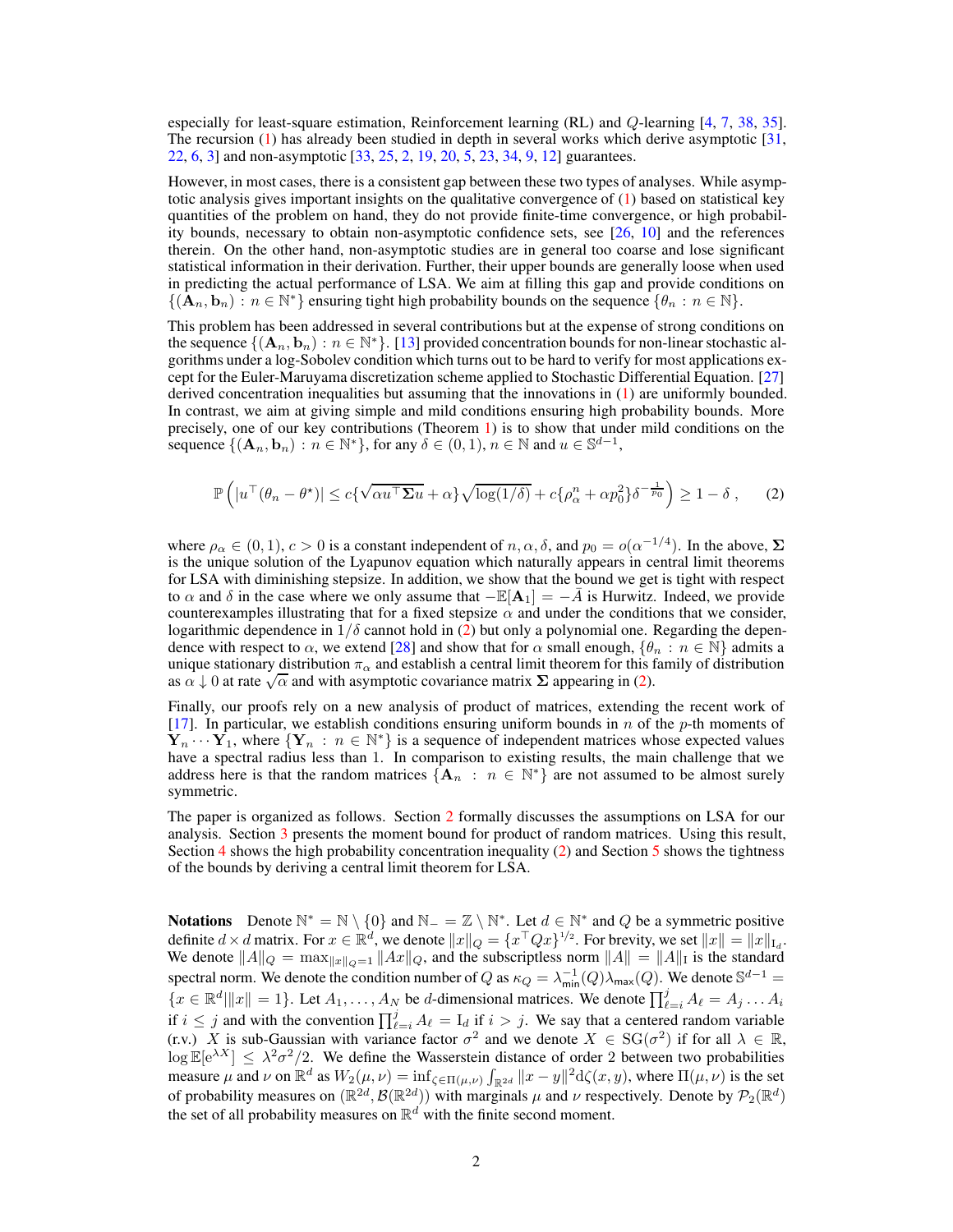## <span id="page-2-0"></span>2 Linear Stochastic Approximation: Setting and Assumptions

<span id="page-2-1"></span>Consider the LSA recursion [\(1\)](#page-0-0) with a deterministic initial point  $\theta_0$ . The main assumption required in this paper is as follows:

- <span id="page-2-2"></span>A1.  $\{(\mathbf{A}_n, \mathbf{b}_n)\}_{n\in\mathbb{N}^*}$  *is an i.i.d. sequence satisfying the following conditions.*
- <span id="page-2-3"></span>*(i)*  $\mathbb{E}[\mathbf{b}_1] = \overline{b}$  *and there exists*  $C_b > 0$  *such that, for any*  $u \in \mathbb{S}^{d-1}$ ,  $u^{\top}(\mathbf{b}_1 - \overline{b}) \in \text{SG}(C_b^2)$ .
- <span id="page-2-4"></span>*(ii)* There exists  $C_A > 0$  such that  $||A_1|| \leq C_A$  almost surely.
- *(iii)* The matrix  $-\bar{A} = -\mathbb{E}[A_1]$  *is Hurwitz, i.e. for any eigenvalue*  $\lambda$  *of*  $\bar{A}$ *,* Re( $\lambda$ ) > 0*.*

Both conditions  $A_1$  $A_1$ [-\(i\),](#page-2-2) [\(ii\)](#page-2-3) are standard in analysis of LSA, e.g., in [\[11,](#page-9-10) [34](#page-11-2), [24\]](#page-10-11). Meanwhile,  $A_1$ -[\(iii\)](#page-2-4) guarantees the existence of a unique solution  $\theta^*$  to  $\bar{A}\theta = \bar{b}$ . It is also a sufficient and necessary condition for the solution of the ordinary differential equation  $\dot{\theta}_t = -\bar{A}\theta_t$  to converge exponentially to  $\theta^*$  [\[18,](#page-10-12) Lemma 4.1.2]. The same kind of result holds for the discrete system  $\theta_{n+1}^d - \theta_n^d = -\alpha \bar{A} \theta_n^d$ .

<span id="page-2-7"></span>**Proposition 1.** *Assume that*  $-\overline{A}$  *is a Hurwitz matrix. Then there exists a unique positive definite matrix* Q *satisfying the Lyapunov equation*  $A<sup>†</sup>Q + QA = I$ *. In addition, setting* 

<span id="page-2-8"></span>
$$
a = ||Q||^{-1}/2
$$
, and  $\alpha_{\infty} = (1/2)||\overline{A}||_Q^{-2}||Q||^{-1}$ , (3)

*then for any*  $\alpha \in [0, \alpha_{\infty}]$ , we get  $\|\mathbf{I} - \alpha \bar{A}\|_{Q}^{2} \leq 1 - a\alpha$ . If in addition  $\alpha \leq \|Q\|^{2}$  then  $1 - a\alpha \geq 1/2$ .

This result is well known but its proof can be found in Appendix [A.1](#page-11-3) for completeness. The above proposition implies that the discrete system converges exponentially as  $\|\theta_{n+1}^d\| \leq \sqrt{\kappa_Q}(1-\epsilon_Q)$  $(a\alpha)^{n/2} \|\theta_0^{\mathsf{d}}\|$  for  $\alpha \in (0, \alpha_{\infty})$ .

Recall that the aim of this paper is to derive high probability bounds on  $u^{\top} \{\theta_n - \theta^{\star}\}\$  for any  $n \in \mathbb{N}$ ,  $u \in \mathbb{S}^{d-1}$ . Below, we present a counterexample to show that under only A [1,](#page-2-1) if  $\alpha > 0$  is fixed, then there exists  $\bar{p} > 0$  such that  $\lim_{n \to +\infty} \mathbb{E}[\|\theta_n - \theta^{\star}\|^p] = +\infty$  for  $p \geq \bar{p}$ . As a corollary, it is impossible to obtain exponential high probability bounds for  $\{\|\theta_n - \theta^*\| : n \in \mathbb{N}\}.$ 

<span id="page-2-9"></span>**Example 1.** *Consider* [\(1\)](#page-0-0) *with*  $d = 1$  *taking*  $\mathbf{b}_n = 0$  *for any*  $n \in \mathbb{N}^*$  *and for*  $\{ \mathbf{A}_n : n \in \mathbb{N}^* \}$  *an i.i.d. sequence of biased Rademacher r.v.s with parameter*  $q_A \in (1/2, 1)$ *:* 

<span id="page-2-5"></span>
$$
\mathbf{A}_n = \begin{cases} 1 & \text{with probability } q_A , \\ -1 & \text{with probability } 1 - q_A . \end{cases}
$$
 (4)

*This choice is associated with*  $\theta^* = 0$  *and corresponds to the recursion:*  $\theta_n = \prod_{k=1}^n (1 - \alpha \mathbf{A}_k) \theta_0$ , *for some*  $\theta_0 \neq 0$ *. For any*  $p \geq 1$  *and*  $\alpha \in (0, 1)$ *, we have by definition,* 

$$
\mathbb{E} [|\theta_n|^p] = \{ q_A (1-\alpha)^p + (1-q_A)(1+\alpha)^p \}^n |\theta_0|^p.
$$

Using the lower bounds  $(1 - \alpha)^p \ge 1 - \alpha p$  and  $(1 + \alpha)^p \ge 1 + \alpha p + p(p - 1)\alpha^2/2$ , we get for any  $p \geq 1$  *and*  $\alpha \in (0, 1)$ *,* 

$$
\mathbb{E}\left[|\theta_n|^p\right] \geq \{1-p\alpha[(2q_A-1)-(p-1)\alpha(1-q_A)/2]\}^n |\theta_0|^p \; .
$$

*If*  $\alpha \in (0,1)$  *is fixed, then for any*  $p > \bar{p}_{q,\alpha} = 1 + 2(2q_A - 1)/[\alpha(1 - q_A)]$ *, we have*  $\lim_{n\to+\infty} \mathbb{E} \left[ \left| \theta_n \right|^p \right] = +\infty$ *. On the other hand, if*  $\alpha \in (0, 2(2q_A - 1)/(1-q_A))$ *, then*  $\lim_{n\to+\infty} \mathbb{E}[\theta_n^2] = 0$ . Therefore  $\{\theta_n : n \in \mathbb{N}\}$  converges in distribution to the Dirac measure *at* 0 *which corresponds to the unique stationary distribution of this sequence as a Markov chain. In such a case, this distribution admit* p *moments for any*  $p \geq 0$ *.* 

*However, this result is specific to this particular case and does not hold if only [A1](#page-2-1) holds. Consider*  ${\theta_n : n \in \mathbb{N}}$  *defined by* [\(1\)](#page-0-0) *with*  ${A_n : n \in \mathbb{N}^*}$  *given in* [\(4\)](#page-2-5) *and*  ${b_n : n \in \mathbb{N}^*}$  *be an i.i.d. sequence of zero-mean Gaussian random variables with unit variance independent of*  ${A_n :}$  $n \in \mathbb{N}^*$ *). We show in Appendix [A.2](#page-11-4) that there exists*  $\alpha_{2,\infty}$  *such that for any*  $\alpha \in (0, \alpha_{2,\infty})$ *, the Markov chain*  $\{\theta_n : n \in \mathbb{N}\}$  *admits a unique invariant distribution*  $\pi_\alpha$  *for any*  $\alpha > 0$ *. Further, for*  $\langle \text{any } \alpha \in (0, \alpha_{2,\infty}] \text{ there exists } p_\alpha \geq 1 \text{ such that } \int_{\mathbb{R}} |\theta|^p \mathrm{d}\pi_\alpha(\theta) = +\infty \text{ for any } p \geq p_\alpha.$ 

<span id="page-2-6"></span>It is, however, possible to obtain any p-th moment uniform bound for  $\{\|\theta_n - \theta^*\| : n \in \mathbb{N}\}$  by strengthening  $A1-(iii)$  $A1-(iii)$  to: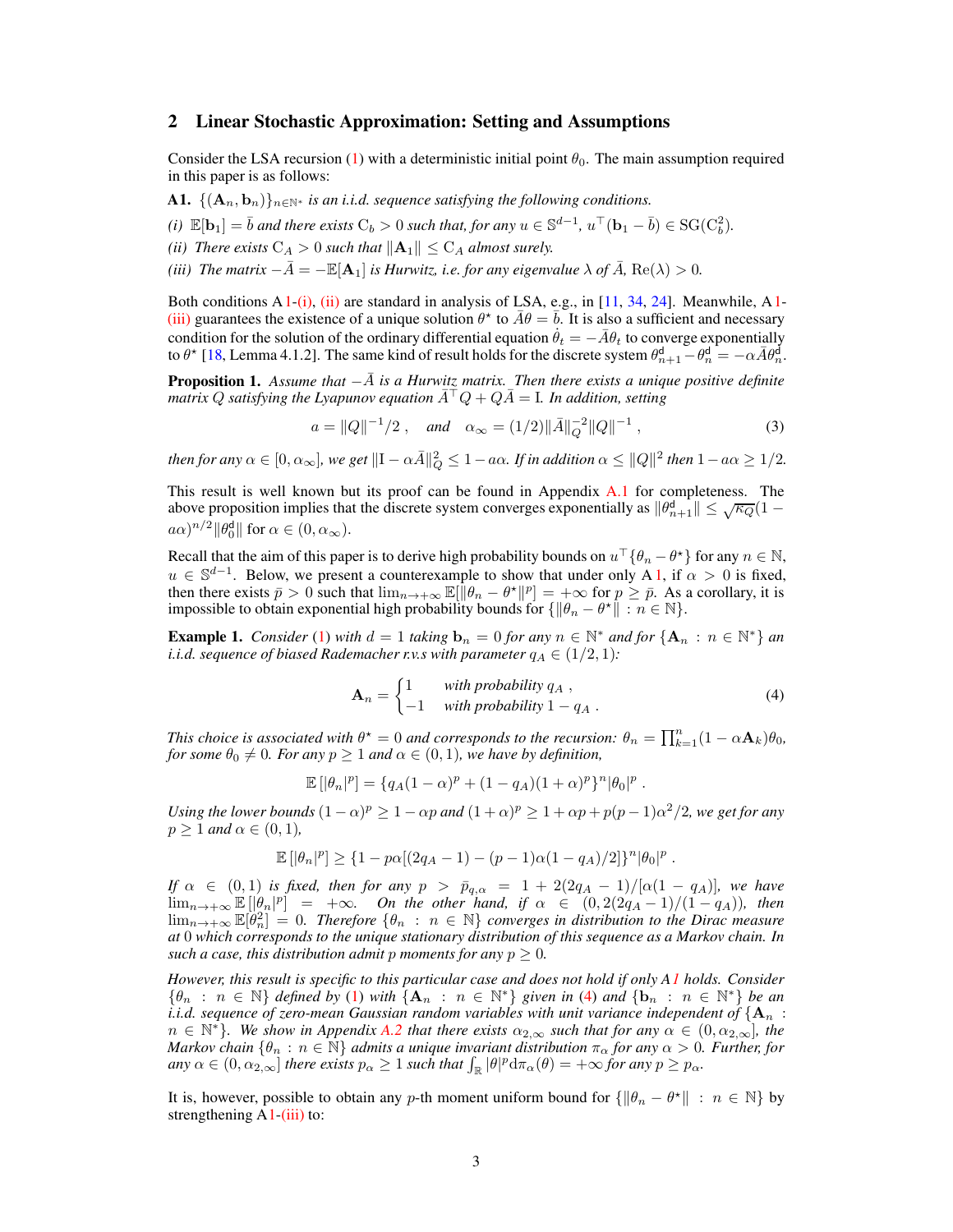A2. *There exist*  $\tilde{a} \in (0,1)$ ,  $\tilde{\alpha}_{\infty} > 0$  and a definite positive d-dimensional matrix  $\tilde{Q}$  such that almost *surely, for any*  $\alpha \in (0, \tilde{\alpha}_{\infty}]$ ,  $\|I - \alpha \mathbf{A}_1\|_{\tilde{Q}} < 1 - \tilde{a}\alpha$ .

Examples such that [A2](#page-2-6) holds include regularized linear regression, where we take  $A_1 = \lambda I + a_1 a_1^T$ , for some  $\lambda > 0$  and under the assumption that  $\|\mathbf{a}_1\|$  is bounded almost surely. The LSA recursion [\(1\)](#page-0-0) approximates the solution to  $(\lambda I + \mathbb{E}[a_1 a_1^\top])\theta = \overline{b}$  which is guaranteed to have a unique solution.

On the other hand, examples where  $A2$  $A2$  does not hold are common. For this, we consider  $TD(0)$ learning with linear function approximation. For a Markov Reward Process with  $X$  as the state space,  $P : X \times X \to [0, 1]$  as the transition probability,  $R : X \to \mathbb{R}$  as the reward function, and  $\gamma \in (0, 1)$  as a discount factor, TD(0) learning is described as in [\(1\)](#page-0-0) with

$$
\mathbf{A}_n = \phi(x_n) \{ \phi(x_n) - \gamma \phi(x'_n) \}^\top, \quad \mathbf{b}_n = \mathbf{R}(x_n) \phi(x_n) \;, \tag{5}
$$

where  $\phi : X \to \mathbb{R}^d$  is a feature map. A typical setting is when  $x_n$  is drawn from the stationary distribution of P and  $x'_n \sim P(x_n, \cdot)$ . It is easy to verify [A1](#page-2-1) provided that  $\|\phi(x)\|$ , R(x) are bounded for all  $x \in X$  [\[36\]](#page-11-5). However, [A2](#page-2-6) is violated as  $A_n$  is only rank-one.

Our next endeavor is to establish moment estimates on the product below:

<span id="page-3-4"></span>
$$
\Gamma_{m:n}^{(\alpha)} = \prod_{i=m}^{n} (I - \alpha \mathbf{A}_i) , \quad m, n \in \mathbb{N}^*, \quad m \le n .
$$
 (6)

We also define its expected value as  $G_{m:n}^{(\alpha)} = \mathbb{E}[\Gamma_{m:n}^{(\alpha)}] = (I - \alpha \bar{A})^{n-m+1}$ .

The above product naturally appears after re-centering the LSA recursion [\(1\)](#page-0-0). For any  $n \in \mathbb{N}^*$ ,

<span id="page-3-1"></span>
$$
\theta_n - \theta^* = (I - \alpha \mathbf{A}_n) \{ \theta_{n-1} - \theta^* \} + \alpha \varepsilon_n , \quad \varepsilon_n = \mathbf{b}_n - \bar{b} - \{ \mathbf{A}_n - \bar{A} \} \theta^* . \tag{7}
$$

An easy induction implies that

$$
\theta_n - \theta^* = \tilde{\theta}_n^{(\text{tr})} + \tilde{\theta}_n^{(\text{fl})}, \quad \tilde{\theta}_n^{(\text{tr})} = \Gamma_{1:n}^{(\alpha)} \{ \theta_0 - \theta^* \}, \quad \tilde{\theta}_n^{(\text{fl})} = \alpha \sum_{j=1}^n \Gamma_{j+1:n}^{(\alpha)} \varepsilon_j . \tag{8}
$$

The decomposition [\(8\)](#page-3-1) highlights the two sources of error in the estimation of  $\theta^*$  by  $\{\theta_n : n \in \mathbb{N}\}\$ which will be separately tackled:  $\{\tilde{\theta}_n^{(\text{tr})} : n \in \mathbb{N}\}$  corresponds to the transient (or bias) term and  $\{\tilde{\theta}_n^{(\text{fl})}: n \in \mathbb{N}\}\)$  to the fluctuation term. Both errors are controlled by the product of matrices  $\Gamma_{m:n}^{(\alpha)}$ , thereby motivating the study of the moment bound on  $\Gamma_{1:n}^{(\alpha)}$  as we present next.

## <span id="page-3-0"></span>3 Moment and High-probability Bounds for Products of Random Matrices

Recall from Proposition [1](#page-2-7) that the expected value  $G_{1:n}^{(\alpha)} = \mathbb{E}[\Gamma_{1:n}^{(\alpha)}]$  decays exponentially with n, here we expect a similar phenomenon to hold for the moment bound of  $\Gamma_{1:n}^{(\alpha)}$ . Precisely, in this section, we show that if p is fixed, then there exists  $\alpha_p > 0$  such that for any  $\alpha \in (0, \alpha_p]$ , the p-th moment of  $\Gamma_{m:n}^{(\alpha)}$  decays exponentially with  $n-m$ .

To facilitate our discussions, we introduce the following notations. For  $B \in \mathbb{R}^{d \times d}$ , we denote by  $(\sigma_{\ell}(B))_{\ell=1}^d$  its singular values. For  $p \geq 1$ , the Schatten p-norm is denoted by  $||B||_p =$  $\{\sum_{\ell=1}^d \sigma_\ell^p(B)\}^{1/p}$ . For  $p, q \ge 1$  and random matrix **X**, we write  $\|\mathbf{X}\|_{p,q} = \{\mathbb{E}[\|\mathbf{X}\|_p^q]\}^{1/q}$ .

In the following, we present the main technical result on the product of general random matrices. The proof is based on the framework introduced in [\[17\]](#page-10-10).

<span id="page-3-2"></span>**Proposition 2.** Let  $\{Y_\ell : \ell \in \mathbb{N}\}$  be an independent sequence and P be a positive definite matrix. *Assume that for each*  $\ell \in \mathbb{N}$  *there exist*  $m_{\ell} \in (0, 1)$  *and*  $\sigma_{\ell} > 0$  *such that*  $\|\mathbb{E}[\mathbf{Y}_{\ell}]\|_{P}^{2} \leq 1 - m_{\ell}$  *and*  $\|\mathbf{Y}_{\ell} - \mathbb{E}[\mathbf{Y}_{\ell}]\|_{P} \leq \sigma_{\ell}$  *almost surely. Define*  $\mathbf{Z}_{n} = \prod_{\ell=0}^{n} \mathbf{Y}_{\ell} = \mathbf{Y}_{n} \mathbf{Z}_{n-1}$ , for  $n \geq 1$  *and starting from*  $\mathbb{Z}_0$ *. Then, for any*  $2 \le q \le p$  *and*  $n \ge 1$ *,* 

<span id="page-3-3"></span>
$$
\|\mathbf{Z}_n\|_{p,q}^2 \le \kappa_P \prod_{\ell=1}^n (1 - m_\ell + (p-1)\sigma_\ell^2) \|P^{1/2}\mathbf{Z}_0 P^{-1/2}\|_{p,q}^2 ,\qquad (9)
$$

*where*  $\kappa_P = \lambda_{\min}^{-1}(P)\lambda_{\max}(P)$ *.*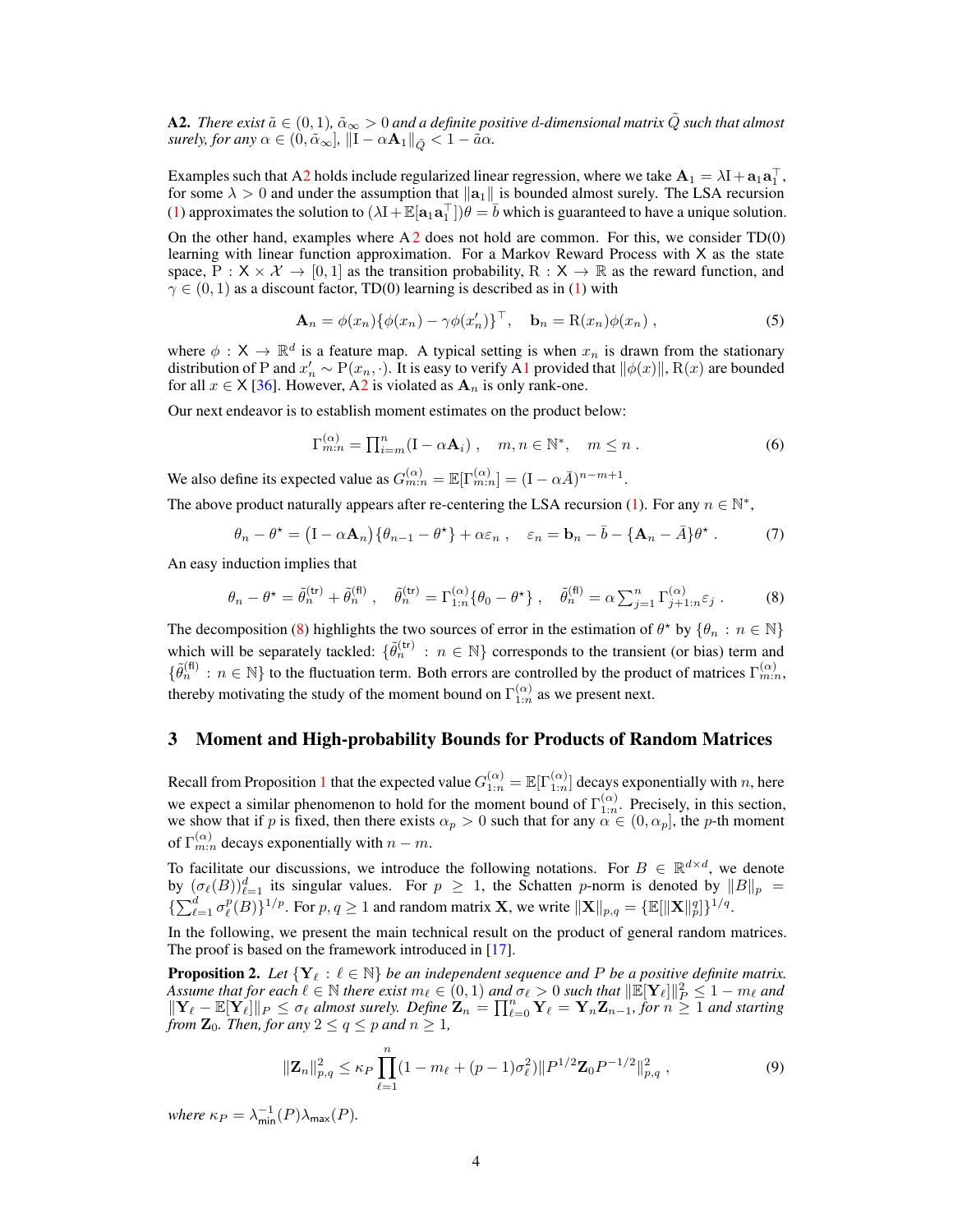*Proof of Proposition* [2](#page-3-2). Let  $2 \le q \le p$ . Consider the following decomposition  $\mathbf{Z}_n = \mathbf{Y}_n \mathbf{Z}_{n-1}$  $(\mathbf{Y}_n - \mathbb{E}[\mathbf{Y}_n])\mathbf{Z}_{n-1} + \mathbb{E}[\mathbf{Y}_n]\mathbf{Z}_{n-1}$ , Therefore, we obtain for any  $n \in \mathbb{N}$ ,

$$
f_P(\mathbf{Z}_n) = \mathbf{A}_n + \mathbf{B}_n , \quad \mathbf{A}_n = f_P((\mathbf{Y}_n - \mathbb{E}[\mathbf{Y}_n])\mathbf{Z}_{n-1}), \quad \mathbf{B}_n = f_P(\mathbb{E}[\mathbf{Y}_n])f_P(\mathbf{Z}_{n-1}),
$$

where  $f_P : \mathbb{R}^{d \times d} \to \mathbb{R}^{d \times d}$  is defined for any  $B \in \mathbb{R}^{d \times d}$  by  $f_P(B) = P^{1/2}BP^{-1/2}$ . Since  $\mathbb{E}[\mathbf{A}_n|\mathbf{B}_n] = 0$ , [\[17](#page-10-10), Proposition 4.3] (see Proposition [10](#page-11-6) in Appendix [B\)](#page-11-7) implies that

$$
||f_P(\mathbf{Z}_n)||_{p,q}^2 \le ||\mathbf{B}_n||_{p,q}^2 + (p-1)||\mathbf{A}_n||_{p,q}^2.
$$
 (10)

It remains to bound the two terms on the right hand side. To this end, we use [\[16,](#page-10-13) Theorem 6.20] which implies that for any  $B_1, B_2 \in \mathbb{R}^{d \times d}$ ,

<span id="page-4-3"></span><span id="page-4-2"></span><span id="page-4-1"></span><span id="page-4-0"></span>
$$
||B_1B_2||_{p,q} \le ||B_1|| ||B_2||_{p,q} . \tag{11}
$$

As a result and using that for any  $B \in \mathbb{R}^{d \times d}$ ,  $||B||_P = ||f_P(B)||$ , and  $||\mathbf{Y}_n - \mathbb{E}[\mathbf{Y}_n]||_P \le \sigma_n$  we get

$$
\|\mathbf{A}_{n}\|_{p,q} = \left(\mathbb{E}\left[\|f_{P}(\mathbf{Y}_{n} - \mathbb{E}[\mathbf{Y}_{n}])f_{P}(\mathbf{Z}_{n-1})\|_{p}^{q}\right]\right)^{1/q} \leq (\mathbb{E}\left[\|\mathbf{Y}_{n} - \mathbb{E}[\mathbf{Y}_{n}]\|_{p}^{q}\|f_{P}(\mathbf{Z}_{n-1})\|_{p}^{q}\right)^{1/q} \leq \sigma_{n} \|f_{P}(\mathbf{Z}_{n-1})\|_{p,q}. \tag{12}
$$

Similarly, applying  $\|\mathbb{E}[\mathbf{Y}_n]\|_P^2 \leq 1 - m_n$ 

$$
\|\mathbf{B}_{n}\|_{p,q}^{2} = \left(\mathbb{E}\left[\|f_{P}(\mathbb{E}[\mathbf{Y}_{n}])f_{P}(\mathbf{Z}_{n-1})\|_{p}^{q}\right]\right)^{2/q} \leq \left(\mathbb{E}\left[\|\mathbb{E}[\mathbf{Y}_{n}]\|_{p}^{q}\|f_{P}(\mathbf{Z}_{n-1})\|_{p}^{q}\right]\right)^{2/q} \leq (1-m_{n})\|f_{P}(\mathbf{Z}_{n-1})\|_{p,q}^{2}. \tag{13}
$$

Combining [\(12\)](#page-4-0) and [\(13\)](#page-4-1) in [\(10\)](#page-4-2) yields for any  $n \in \mathbb{N}^*$ ,  $|| f_P(\mathbf{Z}_n) ||_{p,q}^2 \leq (1 - m_n + (p \|f_{P}(\mathbf{Z}_{n-1})\|_{p,q}^2 \leq \prod_{i=1}^n (1 - m_n + (p-1)\sigma_n^2) \|f_{P}(\mathbf{Z}_0)\|_{p,q}^2$ . The proof is then completed upon using [\(11\)](#page-4-3) which implies that  $||\mathbf{Z}_n||_{p,q} = ||P^{-1/2}f_P(\mathbf{Z}_n)P^{1/2}||_{p,q} \leq \sqrt{\kappa_P}||f_P(\mathbf{Z}_n)||_{p,q}$ .

In order to bound  $\Gamma_{1:n}^{(\alpha)}$  using Proposition [2,](#page-3-2) we identify the latter with  $\mathbf{Y}_{\ell} = \mathbf{I} - \alpha \mathbf{A}_{\ell}, \ell \geq 1, \mathbf{Y}_0 = \mathbf{I}$ . As  $-\bar{A}$  is Hurwitz, applying Proposition [1](#page-2-7) yields  $\|\mathbb{E}[\mathbf{Y}_{\ell}]\|_{Q}^{2} = \|\mathbf{I} - \alpha \bar{A}\|_{Q}^{2} \leq 1 - a\alpha$ . Further, A [1-](#page-2-1)[\(ii\)](#page-2-3) ensures that almost surely,

$$
\|\mathbf{Y}_{\ell}-\mathbb{E}[\mathbf{Y}_{\ell}]\|_{Q}=\alpha\|\mathbf{A}_{\ell}-\bar{A}\|_{Q}\leq 2\alpha\sqrt{\kappa_{Q}}\,\mathrm{C}_{A}=b_{Q}\alpha.
$$

Therefore, [\(9\)](#page-3-3) holds with  $m_{\ell} = a\alpha$  and  $\sigma_{\ell} = b_Q \alpha$ . Noting that as  $||I||_p = d^{1/p}$ , we obtain the following corollary.

<span id="page-4-4"></span>**Corollary 1.** *Assume [A1](#page-2-1)[-\(ii\)-](#page-2-3)[\(iii\).](#page-2-4) Then, for any*  $\alpha \in [0, \alpha_{\infty}]$ ,  $2 \le q \le p$ , and  $n \in \mathbb{N}$ ,

$$
\mathbb{E}^{1/q} \left[ \|\Gamma_{1:n}^{(\alpha)}\|^q \right] \le \|\Gamma_{1:n}^{(\alpha)}\|_{p,q} \le \sqrt{\kappa_Q} d^{1/p} (1 - a\alpha + (p-1)b_Q^2 \alpha^2)^{n/2} ,\tag{14}
$$

*where*  $\alpha_{\infty}$  *was defined in* [\(3\)](#page-2-8)*, and* 

$$
b_Q = 2\sqrt{\kappa_Q} \, \mathcal{C}_A \tag{15}
$$

<span id="page-4-6"></span>.

Note that Corollary [1](#page-4-4) shows  $\sup_{n\in\mathbb{N}}\mathbb{E}[\|\Gamma_{1:n}^{(\alpha)}\|^p]<+\infty$  for any  $\alpha\in(0,\alpha_{p,\infty}]$ , where

$$
\alpha_{p,\infty} = \alpha_{\infty} \wedge a/(2b_Q^2(p-1)) \,. \tag{16}
$$

This kind of condition relating the choice  $\alpha$  with the order p of the moment to be bounded is necessary as illustrated in Example [1.](#page-2-9) The above corollary further leads to the high-probability bound:

<span id="page-4-5"></span>**Corollary 2.** Assume A<sub>[1](#page-2-1)</sub><sup>*[-\(ii\)-](#page-2-3)[\(iii\).](#page-2-4)* Then, for any  $\alpha \in (0, \alpha_{\infty})$  where  $\alpha_{\infty}$  was defined in [\(3\)](#page-2-8),  $\delta \in$ </sup> (0, 1) *and* <sup>n</sup> <sup>∈</sup> <sup>N</sup>*, with probability at least* <sup>1</sup> <sup>−</sup> <sup>δ</sup>*,*

$$
\|\Gamma_{1:n}^{(\alpha)}\| \le \sqrt{\kappa_Q} \exp\left[ -(an\alpha - \alpha^2 b_Q^2 n)/2 + b_Q \alpha \sqrt{2n \log(d/\delta)} \right]
$$

*Proof.* The result follows from combining Corollary [1](#page-11-8) with  $p = q$  and Lemma 1 in Appendix [B](#page-11-7) applied with  $A = (-\log(\kappa_Q) + a\alpha n + b_Q^2 \alpha^2 n)/2$ ,  $B = \alpha^2 b_Q^2 n/2$  and  $C = d$ ,  $p_0 = 2$ ,  $p_1 = +\infty$ .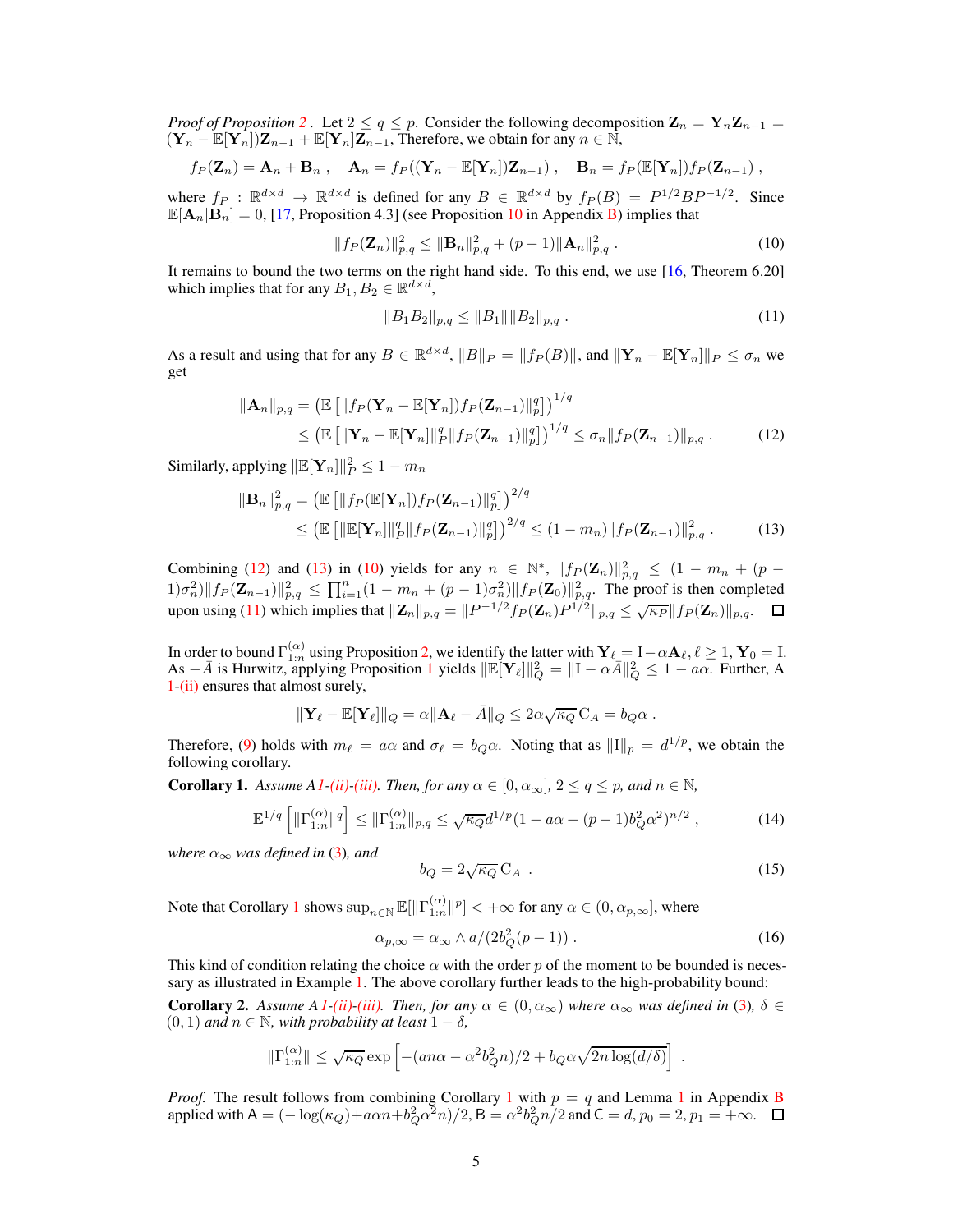The result which we obtain in Corollary [2](#page-4-5) is tight with respect to  $\delta$ , as illustrated via the following example that continues from Example [1.](#page-2-9)

**Example** (Continuation of Example [1\)](#page-2-9). *Consider*  $\{\theta_n : n \in \mathbb{N}\}\$  *defined by* [\(1\)](#page-0-0) *with*  $\{A_n : n \in \mathbb{N}^*\}$ given  $\hat{i}n$  [\(4\)](#page-2-5) and  $\mathbf{b}_n = 0$  for any  $n \in \mathbb{N}^*$ . Define

$$
\varphi_q(\alpha) = q_A \log \left( \frac{1+\alpha}{1-\alpha} \right) - \log(1+\alpha), \quad \bar{\alpha}_q = \sup \{ \bar{\alpha} > 0 \, : \, \varphi_q(\alpha) > 0, \, \forall \, \alpha \in (0, \bar{\alpha}) \} \, . \tag{17}
$$

*Note that*  $\varphi_q(\alpha) \sim \alpha(2q_A - 1)$  *as*  $\alpha \downarrow 0$ *. Therefore since*  $q_A > 1/2$ ,  $\{\bar{\alpha} > 0 : \varphi_q(\alpha) > 0\}$  $0$  *for any*  $\alpha \in (0, \bar{\alpha})\} \neq \emptyset$  *and*  $\bar{\alpha}_q$  *is well-defined. Consider also*  $\tilde{\varphi}_q(\alpha) = \varphi_q(\alpha) \log^{-1}[(1 + \alpha_1)^2]$  $\alpha$ )/(1 –  $\alpha$ )]. Then, we show in Appendix [B](#page-11-7) that for any  $\bar{\delta} \in (\mathrm{e}^{-2n\tilde{\varphi}_q(\alpha)}, 1)$  and  $\bar{\underline{\delta}} \in \mathrm{e}$  $(e^{-n\tilde{\varphi}_q^2(\alpha)/(q_A(1-q_A))-2^{-1}\log(n)}, 1),$ 

<span id="page-5-2"></span><span id="page-5-1"></span>
$$
\mathbb{P}\left(\theta_n \ge \exp\left(-\varphi_q(\alpha)n + \log\left(\frac{1+\alpha}{1-\alpha}\right)\sqrt{\frac{n\log(1/\bar{\delta})}{2}}\right)\right) \le \bar{\delta}, \quad (18)
$$

$$
\mathbb{P}\left(\theta_n \ge \exp\left(-\varphi_q(\alpha)n + \log\left(\frac{1+\alpha}{1-\alpha}\right)\sqrt{nq_A(1-q_A)\log(1/\underline{\delta}) + \frac{n\log(n)}{2}}\right)\right) \ge \underline{\delta} \,. \tag{19}
$$

*Note that the bound given by* [\(18\)](#page-5-1) *and* [\(19\)](#page-5-2) *shows that the tail distribution associated with*  $\theta_n$ *behaves as a log-normal one. Indeed, if* ξ *is a zero-mean one dimensional Gaussian distribution with unit variance, then an easy computation shows that for any*  $\sigma > 0$ ,  $\mathbb{P}(\mathrm{e}^{\sigma \xi} \geq t) \sim$  $(2\pi\sigma^2)^{-1/2}\log^{-1}(t)\exp(-(2\sigma^2)^{-1}t^2)$  as  $t\to\infty$ , therefore, to have  $\mathbb{P}(\mathrm{e}^{\sigma\xi}\geq t_\delta)\leq\delta$  for a small  $\delta > 0$ , then  $t_{\delta}$  has to be of order  $\exp(\sigma \sqrt{\log(1/\delta)})$ .

<span id="page-5-5"></span>We conclude the section with a complementary result of Corollary [1](#page-4-4) that does not require  $A1-(ii)$  $A1-(ii)$ :

**Proposition 3.** Assume  $AI$ [-\(iii\),](#page-2-4)  $||A_1 - \bar{A}|| \in \text{SG}(C'_A)$  for some  $C'_A > 0$ . Then, for any  $\alpha \in (0, \alpha_{\infty})$ *where*  $\alpha_{\infty}$  *was defined in* [\(3\)](#page-2-8),  $2 \le q \le p$ *, and*  $n \in \mathbb{N}$ ,

$$
\mathbb{E}^{1/q} \left[ \|\Gamma_{1:n}^{(\alpha)}\|^q \right] \le \|\Gamma_{1:n}^{(\alpha)}\|_{p,q} \le \sqrt{\kappa_Q} d^{1/p} (1 - a\alpha + q(p-1)(b_Q')^2 \alpha^2)^{n/2}, \tag{20}
$$

*where*  $b'_Q = 2\sqrt{\kappa_Q} C'_A$ *.* 

<span id="page-5-0"></span>The proof is similar to that of Proposition [2](#page-3-2) and it can be found in Appendix **B**.

## 4 Finite-time High-probability Bounds for LSA

Relying on the results established in Section  $3$  and the decomposition  $(8)$ , we derive in this section high probability bounds on  $u^{\top} \{\theta_n - \theta^{\star}\}\$  for any  $n \in \mathbb{N}$  and  $u \in \mathbb{S}^{d-1}$ , where  $\{\theta_n : n \in \mathbb{N}\}\$ is defined in [\(1\)](#page-0-0). We begin our study with the transient term  $\tilde{\theta}_n^{(tr)}$  defined in [\(8\)](#page-3-1). The proof of the following statement is given in Appendix [C.1.](#page-14-0)

<span id="page-5-3"></span>**Proposition 4.** Assume [A1](#page-2-1) and let  $p_0 \geq 2$ . Then, for any  $n \in \mathbb{N}^*$ ,  $\alpha \in (0, \alpha_{p_0,\infty})$ , where  $\alpha_{p_0,\infty}$  is *defined in* [\(16\)](#page-4-6)*,*  $u \in \mathbb{S}^{d-1}$  *and*  $\delta \in (0,1)$  *it holds with probability at least*  $1 - \delta$  *that* 

$$
|u^{\top} \Gamma_{1:n}^{(\alpha)}(\theta_0 - \theta^{\star})| \leq \sqrt{\kappa_Q} d^{1/p_0} (1 - a\alpha/4)^n ||\theta_0 - \theta^{\star}||\delta^{-1/p_0},
$$

*where* a *was defined in* [\(3\)](#page-2-8)*.*

Proposition [4](#page-5-3) only provides a polynomial high probability bound with respect to  $\delta$ . This is due to the fact that only polynomial moments of  $\|\Gamma_{1:n}^{(\alpha)}\|$  up to a maximal order are uniformly bounded in the number of iterations  $n$ .

We now turn on the fluctuation term  $\tilde{\theta}_n^{(\text{fl})}$  defined in [\(8\)](#page-3-1). We note that under A [1,](#page-2-1) the sequence  $\{\varepsilon_n : n \in \mathbb{N}\}\$  defined in [\(7\)](#page-3-4) is i.i.d.. From this observation and following [\[12\]](#page-9-7), we consider the decomposition

<span id="page-5-4"></span>
$$
\tilde{\theta}_n^{(\text{fl})} = \alpha \sum_{j=1}^n \Gamma_{j+1:n}^{(\alpha)} \varepsilon_j = J_n^{(\alpha,0)} + H_n^{(\alpha,0)} \,, \tag{21}
$$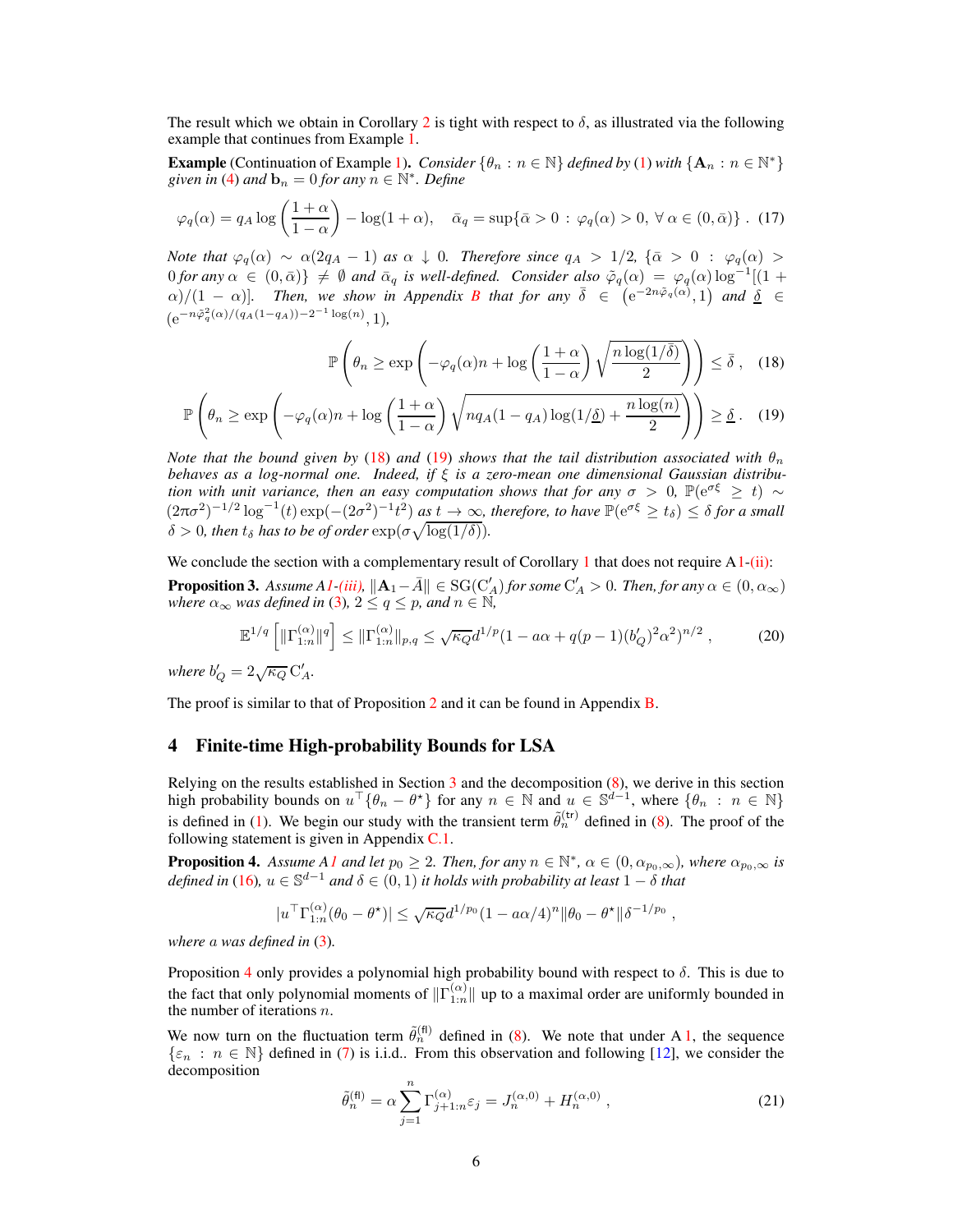where  $\{(J_n^{(\alpha,0)}, H_n^{(\alpha,0)}): n \in \mathbb{N}\}\$  are defined by induction for  $n \geq 0$  as:

$$
J_{n+1}^{(\alpha,0)} = (I - \alpha \bar{A}) J_n^{(\alpha,0)} + \alpha \varepsilon_{n+1} , \qquad J_0^{(\alpha,0)} = 0 ,
$$
  
\n
$$
H_{n+1}^{(\alpha,0)} = (I - \alpha \mathbf{A}_n) H_n^{(\alpha,0)} - \alpha (\mathbf{A}_{n+1} - \bar{A}) J_n^{(\alpha,0)} , \quad H_0^{(\alpha,0)} = 0 .
$$
\n(22)

The latter recurrence can be written as

$$
J_n^{(\alpha,0)} = \alpha \sum_{j=1}^n G_{j+1:n}^{(\alpha)} \varepsilon_j , \quad H_n^{(\alpha,0)} = -\alpha \sum_{j=1}^n \Gamma_{j+1:n}^{(\alpha)} (\mathbf{A}_j - \bar{A}) J_{j-1}^{(\alpha,0)} .
$$

Note that  $J_n^{(\alpha,0)}$  is a linear statistics of the random variables  $\{\varepsilon_j : j \in \{1,\ldots,n\}\}\$  which are centered and i.i.d. under A [1.](#page-2-1) In our next results, we show that  $J_n^{(\alpha,0)}$  is the leading term as the stepsize  $\alpha \downarrow 0$ . Denote for any  $n \in \mathbb{N}^*$  and  $\alpha > 0$ , the covariance matrix of  $J_n^{(\alpha,0)}$  as

<span id="page-6-3"></span>
$$
\Sigma_n^{\alpha} = \text{Cov}(J_n^{(\alpha,0)}) \tag{23}
$$

<span id="page-6-0"></span>**Proposition 5.** Assume A [1.](#page-2-1) Then for any  $n \in \mathbb{N}^*$ ,  $\alpha \in (0, \alpha_{\infty})$ , where  $\alpha_{\infty}$  is defined in [\(3\)](#page-2-8),  $u \in \mathbb{S}^{d-1}$  *and*  $\delta \in (0,1)$ *, it holds with probability at least*  $1 - \delta$ *,* 

$$
\left| u^{\top} J_n^{(\alpha,0)} \right| < D_1 \sqrt{\{ u^{\top} \Sigma_n^{\alpha} u \} \log(2/\delta)} + \alpha \sqrt{1 + \log(1/(a\alpha))} D_2 \log^{3/2}(2/\delta) \,, \tag{24}
$$

*where*  $D_1 = 60\sqrt{3}e^{4/3}$  *and*  $D_2$  *is defined in* [\(50\)](#page-14-1).

The proof of Proposition [5](#page-6-0) is postponed to Appendix [C.2.](#page-14-2)

We analyze further the covariance associated with  $J_n^{(\alpha,0)}$  and its dependence with respect to n and  $\alpha$ . First, note that for any  $\alpha \in (0, \alpha_{2,\infty}]$ ,  $\{\Sigma_n^{\alpha} : n \in \mathbb{N}^*\}$  converges to  $\alpha \Sigma^{\alpha}$  as  $n \to \infty$  where  $\Sigma^{\alpha} = \alpha \sum_{k=0}^{\infty} G_{1:k} \Sigma_{\varepsilon} G_{1:k}^{\top}$  is the unique solution of the Ricatti equation

$$
\bar{A}\Sigma^{\alpha} + \Sigma^{\alpha}\bar{A}^{\top} - \alpha\bar{A}\Sigma^{\alpha}\bar{A}^{\top} = \Sigma_{\varepsilon} , \quad \text{with} \quad \Sigma_{\varepsilon} = \mathbb{E}[\varepsilon_1\varepsilon_1^{\top}]. \tag{25}
$$

Indeed, using Proposition [1,](#page-2-7) we easily get that for any  $n \geq 0$ ,

$$
\|\Sigma_n^{\alpha} - \alpha \Sigma^{\alpha}\| \le \alpha^2 \sum_{k > n} \|G_{1:k}\|^2 \|\Sigma_{\varepsilon}\| \le \alpha a^{-1} \kappa_Q \|\Sigma_{\varepsilon}\| (1 - \alpha a)^n . \tag{26}
$$

We now give an expansion of  $\Sigma^{\alpha}$  with respect to  $\alpha$ . It is well-known that as  $\alpha \downarrow 0$ ,  $\Sigma^{\alpha}$  converges to  $\Sigma$ , the unique solution of the Lyapunov equation (see [\[32](#page-10-14), Lemma 9.1])

<span id="page-6-6"></span><span id="page-6-2"></span><span id="page-6-1"></span>
$$
\bar{A}\Sigma + \Sigma \bar{A}^{\top} = \Sigma_{\varepsilon} \,. \tag{27}
$$

<span id="page-6-7"></span>Our next result states this convergence is of the order of the stepsize  $\alpha$ .

**Proposition 6.** Assume that [A1](#page-2-1)<sup>*[-\(iii\)](#page-2-4)* holds. Then, for any  $\alpha \in (0, \alpha_{\infty})$ , where  $\alpha_{\infty}$  is defined in [\(3\)](#page-2-8),</sup>

<span id="page-6-8"></span><span id="page-6-5"></span>
$$
\|\Sigma^{\alpha} - \Sigma\|_{Q} \leq \alpha a^{-1} \|\bar{A}\Sigma \bar{A}^{\top}\|_{Q} ,
$$

*where*  $\Sigma^{\alpha}$  *and*  $\Sigma$  *are defined in* [\(25\)](#page-6-1) *and* [\(27\)](#page-6-2) *respectively and a is given in* [\(3\)](#page-2-8)*.* 

The proof is given in Appendix [C.3.](#page-14-3) The last step in bounding  $\tilde{\theta}_n^{(\text{fl})}$  is to consider  $H_n^{(\alpha,0)}$ . We proceed similarly to [\(22\)](#page-6-3) and consider the decomposition  $H_n^{(\alpha,0)} = J_n^{(\alpha,1)} + H_n^{(\alpha,1)}$ , where  $\{(J_n^{(\alpha,1)}, H_n^{(\alpha,1)}): n \in \mathbb{N}\}\$  are defined by induction for  $n \geq 0$  as:

$$
J_{n+1}^{(\alpha,1)} = (\mathbf{I} - \alpha \bar{A}) J_n^{(\alpha,1)} - \alpha (\mathbf{A}_{n+1} - \bar{A}) J_n^{(\alpha,0)}, \qquad J_0^{(\alpha,1)} = 0 ,
$$
  
\n
$$
H_{n+1}^{(\alpha,1)} = (\mathbf{I} - \alpha \mathbf{A}_{n+1}) H_n^{(\alpha,1)} - \alpha (\mathbf{A}_{n+1} - \bar{A}) J_n^{(\alpha,1)}, \qquad H_0^{(\alpha,1)} = 0 .
$$
\n(28)

<span id="page-6-4"></span>In our next results, we bound each term of this decomposition separately.

**Proposition 7.** Assume A<sub></sub>*[1](#page-2-1)* and let  $p_0 \geq 2$ . Then, for any  $n \in \mathbb{N}$ ,  $\alpha \in (0, \alpha_{p_0,\infty})$ , where  $\alpha_{p_0,\infty}$  is *defined in* [\(16\)](#page-4-6)*,*  $u \in \mathbb{S}^{d-1}$  *and*  $\delta \in (0,1/2)$ *, with probability at least*  $1-2\delta$ *, it holds* 

$$
\left|u^{\top} J_n^{(\alpha,1)}\right| < \mathbf{e} \mathbf{D}_3 \alpha \log^2(1/\delta) \,, \quad \left|u^{\top} H_n^{(\alpha,1)}\right| < \mathbf{D}_4 \alpha p_0^2 \delta^{-1/p_0} \,, \tag{29}
$$

*where*  $D_3$  *and*  $D_4$  *are given in* [\(58\)](#page-15-0) *and* [\(61\)](#page-16-0)*, respectively.*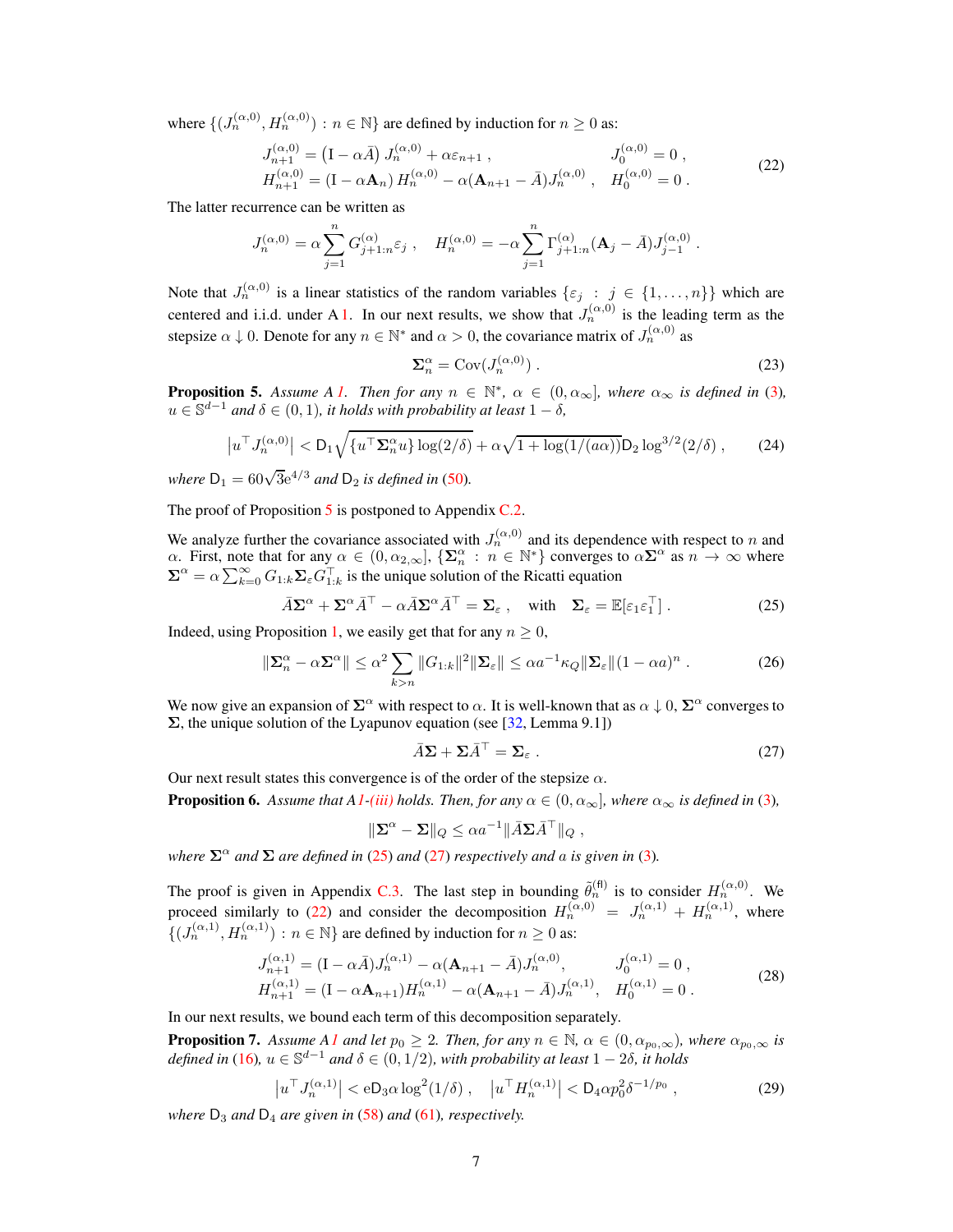<span id="page-7-0"></span>The proof of Proposition [7](#page-6-4) is postponed to Appendix [C.4.](#page-15-1) Now we are ready to combine the previous bounds and to state the main result of this section.

**Theorem 1.** Assume [A1](#page-2-1) and let  $p_0 \geq 2$ . Then, for any  $n \in \mathbb{N}$ ,  $\alpha \in (0, \alpha_{p_0,\infty})$ , where  $\alpha_{p_0,\infty}$  is *defined in* [\(16\)](#page-4-6)*,*  $u \in \mathbb{S}^{d-1}$  *and*  $\delta \in (0, 1/4)$ *, with probability at least*  $1 - 4\delta$ *, it holds* 

$$
\alpha^{-1/2}|u^\top(\theta_n - \theta^\star)| < D_1 \sqrt{\{u^\top \Sigma^\alpha u\} \log(2/\delta)} + \alpha^{1/2} q^{(1)}(\alpha, \delta) + (1 - a\alpha/4)^n \Delta^{(1)}(\alpha, \delta) \,,\tag{30}
$$

*where*  $\mathbf{\Sigma}^{\alpha}$  *is the unique solution of* [\(25\)](#page-6-1),  $D_1 = 60\sqrt{3}e^{4/3}$ *, a is defined in* [\(3\)](#page-2-8)*,* 

<span id="page-7-4"></span><span id="page-7-2"></span>
$$
q^{(1)}(\alpha,\delta) = (eD_3 \log^2(1/\delta) + \sqrt{1 + \log(1/a\alpha)} D_2 \log^{3/2}(2/\delta)) + D_4 p_0^2 \delta^{-1/p_0},
$$
  
\n
$$
\Delta^{(1)}(\alpha,\delta) = D_1 \sqrt{a^{-1} \kappa_Q \|\Sigma_{\varepsilon}\| \log(2/\delta)} + \sqrt{\kappa_Q} d^{1/p_0} \|\theta_0 - \theta^{\star}\| \alpha^{-1/2} \delta^{-1/p_0},
$$
\n(31)

*where*  $\kappa_Q$  *and*  $\Sigma_\varepsilon$  *are defined in* [\(3\)](#page-2-8) *and* [\(25\)](#page-6-1) *respectively.* 

*Proof.* The proof follows from the decomposition

$$
u^{\top}(\theta_n - \theta^*) = u^{\top} \Gamma_{1:n}^{(\alpha)}(\theta_0 - \theta^*) + u^{\top} J_n^{(\alpha,0)} + u^{\top} J_n^{(\alpha,1)} + u^{\top} H_n^{(\alpha,1)},
$$

where  $J_n^{(\alpha,0)}, J_n^{(\alpha,1)}$  and  $H_n^{(\alpha,1)}$  are defined in [\(22\)](#page-6-3)-[\(28\)](#page-6-5), the union bound and Proposition [4,](#page-5-3) Proposition [5,](#page-6-0) [\(26\)](#page-6-6) and Proposition [7.](#page-6-4)

We now discuss the high probability bound [\(30\)](#page-7-2). First, note that the term  $\Delta^{(1)}(\alpha, \delta)$ , and in particular the initial condition vanishes exponentially fast in the number of iterations n. In addition,  $q^{(1)}(\alpha,\delta)$ and  $\Delta^{(1)}(\alpha, \delta)$  are of order  $\delta^{-1/p_0}$  as  $\delta \to 0$  and therefore [\(30\)](#page-7-2) provides polynomial high probability bounds on LSA. However, this conclusion is expected as illustrated in Example [1.](#page-2-9) Finally, the discussion of [\(30\)](#page-7-2) with respect to  $\alpha$  is postponed to the next section.

<span id="page-7-3"></span>Under [A2](#page-2-6) we can provide a better bound for  $H_n^{(\alpha,1)}$ .

**Proposition 8.** Assume [A1](#page-2-1) and [A2.](#page-2-6) Then, for any  $n \in \mathbb{N}$ ,  $\alpha \in (0, \alpha_{\infty} \wedge \tilde{\alpha}_{\infty})$ , where  $\alpha_{\infty}$  is defined  $in (3)$  $in (3)$ ,  $u \in \mathbb{S}^{d-1}$  *and*  $\delta \in (0, 1/2)$ *, with probability at least*  $1 - 2\delta$ *, it holds* 

<span id="page-7-6"></span>
$$
\left|u^{\top} J_n^{(\alpha,1)}\right| < e D_3 \alpha \log^2(1/\delta) \,, \quad \left|u^{\top} H_n^{(\alpha,1)}\right| < e D_5 \alpha \log^2(1/\delta) \,,\tag{32}
$$

*where*  $D_3$  *and*  $D_5$  *are given in* [\(58\)](#page-15-0) *and* [\(62\)](#page-16-1) *respectively.* 

As a result, we can establish exponential high probability bounds with respect to  $\delta$ .

**Theorem [2.](#page-2-6)** Assume A [1](#page-2-1) and A 2. Then, for any  $n \in \mathbb{N}$ ,  $\alpha \in (0, \alpha_{\infty} \wedge \tilde{\alpha}_{\infty})$ ,  $u \in \mathbb{S}^{d-1}$  and  $\delta \in (0, 1/4)$ *, with probability at least*  $1 - 4\delta$ *, it holds* 

$$
\alpha^{-1/2}|u^\top(\theta_n-\theta^\star)|<\mathsf{D}_1\sqrt{\{u^\top\mathbf{\Sigma}^\alpha u\}\log(2/\delta)}+\alpha^{1/2}q^{(2)}(\alpha,\delta)+(1-\alpha\tilde{a})^{n/2}\Delta^{(2)}(\alpha,\delta),
$$

*where*  $D_1 = 60\sqrt{3}e^{4/3}$ ,  $\Sigma^{\alpha}$  *is solution of* [\(25\)](#page-6-1),

$$
q^{(2)}(\alpha, \delta) = e(D_3 + D_5) \log^2(1/\delta) + \sqrt{1 + \log(1/\tilde{a}\alpha)} D_2 \log^{3/2}(2/\delta) ,
$$
  

$$
\Delta^{(2)}(\alpha, \delta) = D_1 \sqrt{\tilde{a}^{-1} \kappa_{\tilde{Q}} || \Sigma_{\varepsilon} || \log(2/\delta)} + \kappa_{\tilde{Q}}^{1/2} || \theta_0 - \theta^* || \alpha^{-1/2} ,
$$
 (33)

*where*  $\Sigma_{\varepsilon}$  *is defined in* [\(25\)](#page-6-1).

*Proof.* The proof follows the lines of Theorem [1](#page-7-0) with Proposition [8](#page-7-3) used instead of Proposition [7.](#page-6-4) П

# <span id="page-7-1"></span>5 Optimality of the derived bounds with respect to  $\alpha$ : analysis of  $(\theta_n)_{n\in\mathbb{N}}$  as a Markov chain

<span id="page-7-5"></span>In this section, we study the sequence  $\{\theta_n : n \in \mathbb{N}\}\$  defined in [\(1\)](#page-0-0) as a Markov chain. This perspective will allow us to show that the bounds that we derived in Theorem [1](#page-7-0) are near-Berstein high probability bounds with respect to the stepsize  $\alpha$ . Denote by  $R_{\alpha}$  the Markov kernel associated with  $\{\theta_n : n \in \mathbb{N}\}$ . First, we show that if  $\alpha$  is small enough then  $R_\alpha$  is geometrically ergodic with respect to the Wasserstein distance of order 2 denoted by  $W_2$  and give a representation of its stationary distribution as an infinite sum.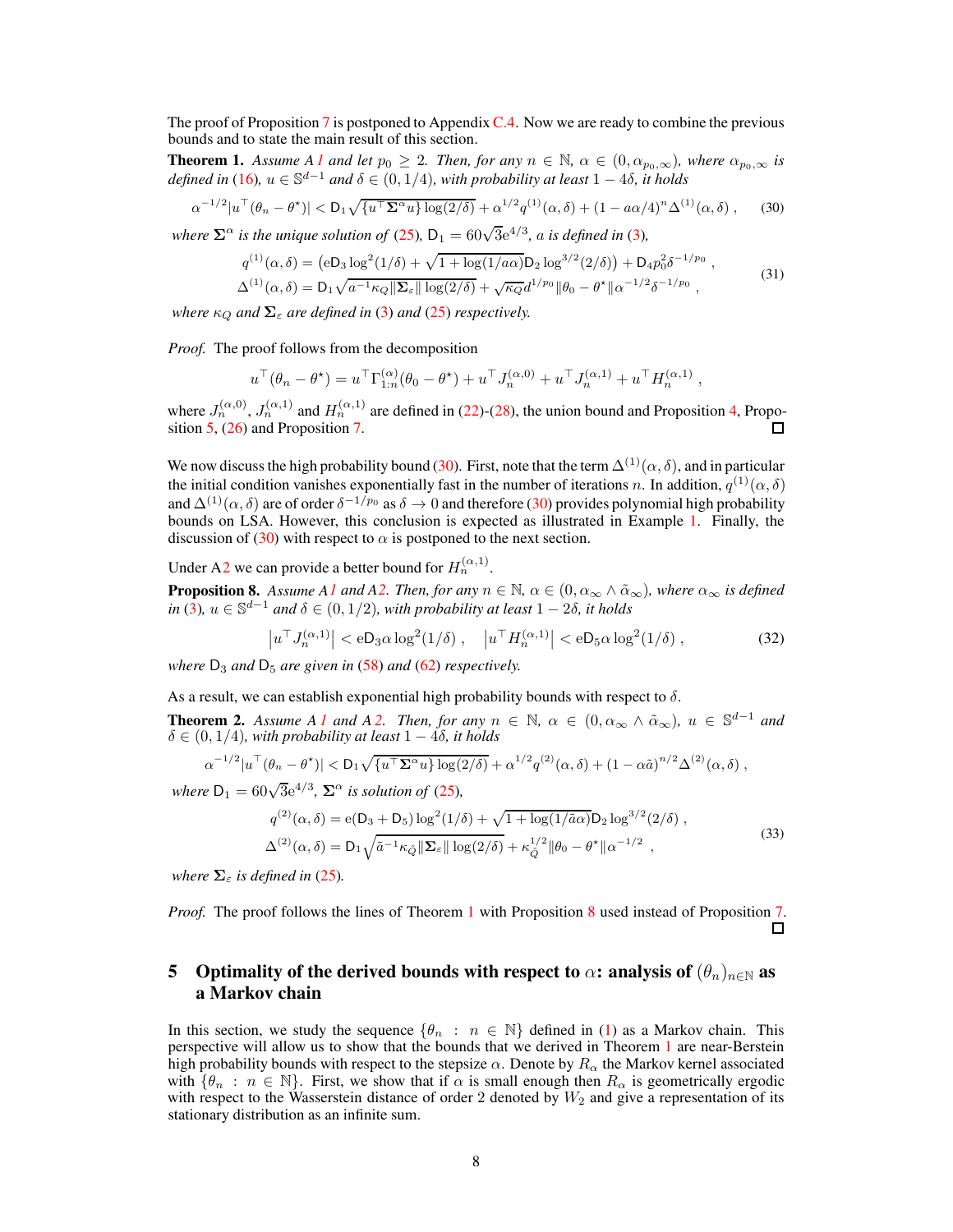**Theorem 3.** Assume [A1.](#page-2-1) Then, for any  $\alpha \in (0, \alpha_{2,\infty})$ , where  $\alpha_{2,\infty}$  is defined in [\(16\)](#page-4-6),  $R_{\alpha}$  admits a *unique stationary distribution*  $\pi_{\alpha} \in \mathcal{P}_2(\mathbb{R}^d)$  *and for any*  $n \in \mathbb{N}$ ,

<span id="page-8-2"></span>
$$
W_2^2(\delta_\theta R_\alpha^n, \pi_\alpha) \le \sqrt{\kappa_Q d (1 - a\alpha/2)^n} \int_{\mathbb{R}^d} \|\tilde{\theta} - \theta\|^2 d\pi_\alpha(\tilde{\theta}) \,. \tag{34}
$$

<span id="page-8-3"></span>*Further, if*  $\{(\mathbf{A}_k, \mathbf{b}_k) : k \in \mathbb{N}_+\}$  *is any sequence of i.i.d. random variables with the same distribution as*  $(A_1, b_1)$ , then the following limit exists almost surely and in  $L^2$  and has distribution  $\pi_{\alpha}$ :

$$
\theta_{\infty}^{(\alpha)} = \lim_{n \to -\infty} \theta_n^{(\alpha, \leftarrow)}, \quad \theta_n^{(\alpha, \leftarrow)} = \alpha \sum_{k=n}^1 \Gamma_{k:0} \mathbf{b}_{k-1}, \quad \Gamma_{k:0} = \prod_{i=k}^0 (\mathbf{I}_d - \alpha \mathbf{A}_i) \ . \tag{35}
$$

The proof is postponed to Appendix  $E.1$ . Based on Theorem [1,](#page-7-0) we easily get concentration bounds for the family of distributions  $\{\pi_{\alpha} : \alpha \in (0, \alpha_{2,\infty})\}$  around  $\theta^*$ .

**Theorem 4.** Assume [A1](#page-2-1) and let  $p_0 \geq 2$ . Then, for any  $\alpha \in (0, \alpha_{p_0,\infty})$ , where  $\alpha_{p_0,\infty}$  is defined in [\(16\)](#page-4-6)*,* <sup>u</sup> <sup>∈</sup> <sup>S</sup> <sup>d</sup>−<sup>1</sup> *and* <sup>δ</sup> <sup>∈</sup> (0, <sup>1</sup>/4)*, with probability at least* <sup>1</sup> <sup>−</sup> <sup>4</sup>δ*, it holds*

$$
\alpha^{-1/2}|u^{\top}(\theta_{\infty}^{(\alpha)} - \theta^{\star})| < D_1 \sqrt{\{u^{\top} \Sigma u\} \log(2/\delta)} + \alpha^{1/2} |a^{-1/2}| |\bar{A} \Sigma \bar{A}^{\top}|_{Q}^{1/2} + q^{(1)}(\alpha, \delta)|,
$$
(36)

*where*  $\Sigma$  *is the unique solution of* [\(27\)](#page-6-2),  $D_1 = 60\sqrt{3}e^{2/3}$ , *a is defined in* [\(3\)](#page-2-8), *and*  $q^{(1)}(\alpha, \delta)$  *in* [\(31\)](#page-7-4).

*Proof.* The proof follows from Theorem [1,](#page-7-0) the Portmanteau theorem [\[21,](#page-10-15) Theorem 13.16], and the fact that convergence in  $W_2$  implies weak convergence.

Our results is only polynomial in  $\delta$  and we cannot expect improving this dependency as illustrated in Example [1](#page-2-9) for fixed  $\alpha$ . The leading term in [\(36\)](#page-8-0) as  $\alpha \downarrow 0$  is  $\sqrt{D_1\{u^\top \Sigma u\}}$ . In our next result, we establish a central limit theorem for the family  $(\theta_{\infty}^{(\alpha)})_{\alpha\in(0,\alpha_{2,\infty}]}$  where  $\Sigma$  plays the role of the asymptotic covariance matrix. As a result, [\(36\)](#page-8-0) is a Bernstein-type high probability bound with respect to  $\alpha$  and therefore [\(36\)](#page-8-0) is sharp. Define for any  $\alpha \in (0, \alpha_{2,\infty}]$ ,

<span id="page-8-0"></span>
$$
\tilde{\theta}_{\infty}^{(\alpha)} = \alpha^{-1/2} \{ \theta_{\infty}^{(\alpha)} - \theta^{\star} \} . \tag{37}
$$

<span id="page-8-1"></span>**Theorem 5.** Assume [A1.](#page-2-1) Then, the family  $\{\widetilde{\theta}_{\infty}^{(\alpha)} : \alpha \in (0, \alpha_{2,\infty}]\}$  converges in law as  $\alpha \downarrow 0$  to a zero-mean Gaussian random variable with covariance matrix  $\Sigma$  defined by [\(27\)](#page-6-2).

Note that this result was established in [\[28](#page-10-9), Theorem 1] for general stochastic approximation schemes but under stronger conditions on the sequence  $\{\varepsilon_n : n \in \mathbb{N}^*\}$ . In particular, it is assumed that the distribution of  $\varepsilon_1$  admits a density with respect to the Lebesgue measure. We relax this condition and provide a new proof for this result. In particular, our strategy to establish The-orem [5](#page-8-1) is to consider the decomposition [\(21\)](#page-5-4) of  $\{\theta_n : n \in \mathbb{N}\}\$  with  $\theta_0 = 0$ , since in such case  $\theta_n = \tilde{\theta}_n^{(\text{fl})}$  for any  $n \in \mathbb{N}$ . Define  $\{J_n^{(\alpha, \leftarrow)} : n \in \mathbb{N}_-\}$  by

$$
J_n^{(\alpha, \leftarrow)} = \alpha \sum_{k=n}^1 G_{k:0} \varepsilon_{k-1} , \qquad G_{k:0} = \prod_{i=k}^0 (I - \alpha \bar{A}) . \tag{38}
$$

Note that for any  $n \in \mathbb{N}$ ,  $\theta_{-n+1}^{(\alpha, \leftarrow)}$  has the same distribution as  $\theta_n^{(\alpha)}$  starting from  $\theta_0 = 0$  and  $J_n^{(\alpha, 0)}$ as  $J_{-n+1}^{(\alpha, \leftarrow)}$ . In contrast to  $J_n^{(\alpha, 0)}$ ,  $J_{-n+1}^{(\alpha, \leftarrow)}$  admits a limit in  $L^2$  and almost surely denoted by  $J_\infty^{(\alpha, \leftarrow)}$ . Then, we get for any  $u \in \mathbb{S}^{d-1}$ ,  $\alpha \in (0, \alpha_{2,\infty}]$ , bounded and Lipschitz functions  $f : \mathbb{R} \to \mathbb{R}$ , with Lipschitz constant smaller than 1, by the Lebesgue dominated convergence theorem

$$
\begin{split} &\left|\mathbb{E}[f(u^\top \tilde{\theta}_{\infty}^{(\alpha, \leftarrow)})] - \mathbb{E}[f(u^{-1/2}u^\top J_{\infty}^{(\alpha, \leftarrow)})]\right|\right| \\ &= \lim_{n \to +\infty} \left|\mathbb{E}[f(u^{-1/2}u^\top [\theta_{-n+1}^{(\alpha, \leftarrow)} - \theta^{\star})]] - \mathbb{E}[f(u^{-1/2}u^\top J_{-n+1}^{(\alpha, \leftarrow)})]\right|\right] \\ &= \lim_{n \to +\infty} \left|\mathbb{E}[f(u^{-1/2}u^\top [\theta_n^{(\alpha)} - \theta^{\star})]] - \mathbb{E}[f(u^{-1/2}u^\top J_n^{(\alpha, 0)})]\right| \leq \limsup_{n \to +\infty} \mathbb{E}[|a^{-1/2}u^\top H_n^{(\alpha, 0)}|] . \end{split}
$$

Using the decomposition  $H_n^{(\alpha,0)} = J_n^{(\alpha,1)} + H_n^{(\alpha,1)}$ , where  $\{ (J_n^{(\alpha,1)}, H_n^{(\alpha,1)}) : n \in \mathbb{N} \}$  are defined in [\(28\)](#page-6-5) and plugging the bounds provided by Proposition [11](#page-15-2) and Proposition [12](#page-15-3) in Appendix [C.4](#page-15-1) shows that

$$
\limsup_{\alpha \to 0} |\mathbb{E}[f(u^\top \tilde{\theta}_{\infty}^{(\alpha, \leftarrow)})] - \mathbb{E}[f(\alpha^{-1/2} u^\top J_{\infty}^{(\alpha, \leftarrow)})]| = 0.
$$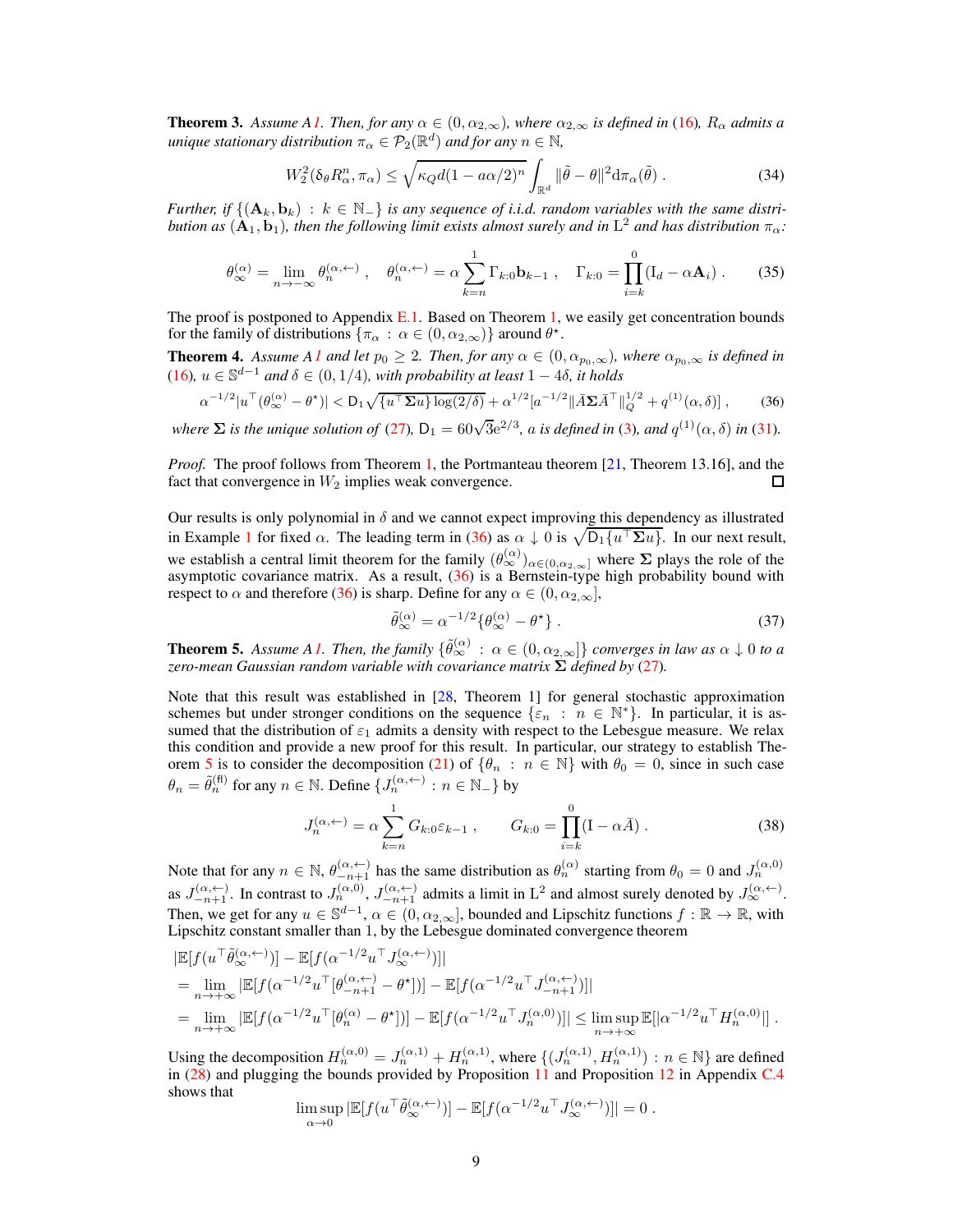<span id="page-9-13"></span>Therefore by the Cramer Wold device and the Portmanteau theorem [\[21,](#page-10-15) Theorem 13.16], Theorem [5](#page-8-1) follows from the next result.

**Proposition 9.** Assume [A1.](#page-2-1) Then, for any  $u \in \mathbb{S}^{d-1}$ ,  $\{\alpha^{-1/2}u^\top J_\infty^{(\alpha, \leftarrow)} : \alpha \in (0, \alpha_{2,\infty}]\}$  converges *in distribution to the zero-mean Gaussian distribution with variance* u <sup>⊤</sup>Σu *where* Σ *is given in* [\(27\)](#page-6-2)*.*

The proof is postponed to Appendix [E.2.](#page-19-0)

## 6 Conclusion

In this paper, we provided a novel non-asymptotic analysis of LSA algorithms with fixed stepsize. For any  $\delta \in (0, 1)$ , we obtain bounds on the sequence  $\{\|\theta_n - \theta^{\star}\| : n \in \mathbb{N}\}$  that holds with probability at least  $1 - \delta$ . The bounds are proven to be tight with respect to the stepsize, and we show that these bounds necessarily have polynomial dependency in  $\delta$ . Importantly, our results do not require the matrices  $A_n$  to be symmetric but only Hurwitz, which enables one to apply them to various scenarios such as reinforcement learning. Future work includes extending our high probability bounds to a larger panel of random noise, e.g., with heavy tailed distribution, Markovian dependency, as well as Polyak-Ruppert averaging.

#### References

- <span id="page-9-11"></span>[1] R. B. Ash. *Information theory*. Tracts in Pure & Applied Mathematics. John Wiley & Sons Inc, 1966. ISBN 0470034459,9780470034453.
- <span id="page-9-4"></span>[2] F. Bach and E. Moulines. Non-strongly-convex smooth stochastic approximation with convergence rate  $o(1/n)$ . In C. J. C. Burges, L. Bottou, M. Welling, Z. Ghahramani, and K. Q. Weinberger, editors, *Advances in Neural Information Processing Systems*, volume 26. Curran Associates, Inc., 2013. URL <https://proceedings.neurips.cc/paper/2013/file/7fe1f8abaad094e0b5cb1b01d712f708-Paper.pdf>.
- <span id="page-9-0"></span>[3] A. Benveniste, M. Métivier, and P. Priouret. *Adaptive algorithms and stochastic approximations*, volume 22. Springer Science & Business Media, 2012.
- <span id="page-9-1"></span>[4] D. P. Bertsekas and J. N. Tsitsiklis. Parallel and distributed computation: numerical methods. 2003.
- <span id="page-9-5"></span>[5] J. Bhandari, D. Russo, and R. Singal. A finite time analysis of temporal difference learning with linear function approximation. In *Conference On Learning Theory*, pages 1691–1692, 2018.
- <span id="page-9-3"></span>[6] V. S. Borkar. *Stochastic Approximation: A Dynamical Systems Viewpoint*. Cambridge University Press, 2008.
- <span id="page-9-2"></span>[7] L. Bottou, F. E. Curtis, and J. Nocedal. Optimization methods for large-scale machine learning. *Siam Review*, 60(2):223–311, 2018.
- <span id="page-9-12"></span>[8] S. Boucheron, G. Lugosi, and P. Massart. *Concentration inequalities: A nonasymptotic theory of independence*. Oxford University Press, 2013.
- <span id="page-9-6"></span>[9] S. Chen, A. Devraj, A. Busic, and S. Meyn. Explicit mean-square error bounds for monte-carlo and linear stochastic approximation. In *International Conference on Artificial Intelligence and Statistics*, pages 4173–4183. PMLR, 2020.
- <span id="page-9-8"></span>[10] X. Chen, J. D. Lee, X. T. Tong, Y. Zhang, et al. Statistical inference for model parameters in stochastic gradient descent. *The Annals of Statistics*, 48(1):251–273, 2020.
- <span id="page-9-10"></span>[11] G. Dalal, B. Szörényi, G. Thoppe, and S. Mannor. Finite sample analyses for TD(0) with function approximation. In *Thirty-Second AAAI Conference on Artificial Intelligence*, 2018.
- <span id="page-9-7"></span>[12] A. Durmus, E. Moulines, A. Naumov, S. Samsonov, and H.-T. Wai. On the stability of random matrix product with markovian noise: Application to linear stochastic approximation and td learning, 2021.
- <span id="page-9-9"></span>[13] N. Frikha, S. Menozzi, et al. Concentration bounds for stochastic approximations. *Electronic Communications in Probability*, 17, 2012.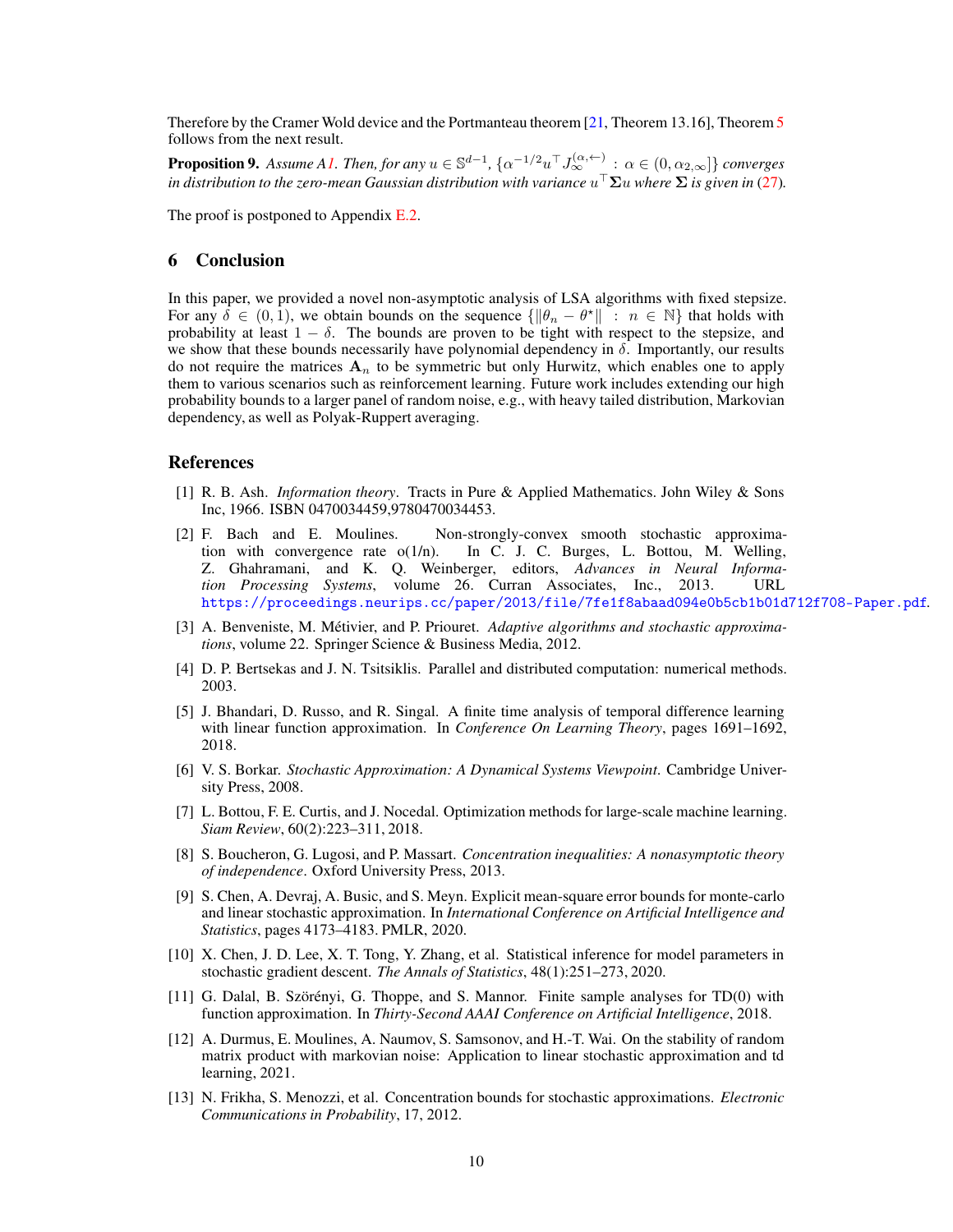- <span id="page-10-19"></span>[14] S. Guo, F. Qi, and H. M. Srivastava. Necessary and sufficient conditions for two classes of functions to be logarithmically completely monotonic. *Integral Transforms and Special Functions*, 18(11):819–826, 2007. doi: 10.1080/10652460701528933. URL <https://doi.org/10.1080/10652460701528933>.
- <span id="page-10-17"></span>[15] P. Hall and C. Heyde. *Martingale Limit Theory and Its Application*. Academic Press, 1980.
- <span id="page-10-13"></span>[16] F. Hiai and D. Petz. *Introduction to Matrix Analysis and Applications*. Universitext. Springer International Publishing, 2014. ISBN 9783319041506.
- <span id="page-10-10"></span>[17] D. Huang, J. Niles-Weed, J. A. Tropp, and R. Ward. Matrix concentration for products. *arXiv preprint arXiv:2003.05437*, 2020.
- <span id="page-10-12"></span>[18] B. Jacob and H. Zwart. *Linear Port-Hamiltonian Systems on Infinite-dimensional Spaces*. Number 223 in Operator Theory: Advances and Applications. Springer, 2012. ISBN 978-3-0348- 0398-4. doi: 10.1007/978-3-0348-0399-1. 10.1007/978-3-0348-0399-1.
- <span id="page-10-4"></span>[19] P. Jain, S. M. Kakade, R. Kidambi, P. Netrapalli, and A. Sidford. Accelerating stochastic gradient descent for least squares regression. In *Conference On Learning Theory*, pages 545– 604. PMLR, 2018.
- <span id="page-10-5"></span>[20] P. Jain, D. Nagaraj, and P. Netrapalli. Making the last iterate of sgd information theoretically optimal. In A. Beygelzimer and D. Hsu, editors, *Proceedings of the Thirty-Second Conference on Learning Theory*, volume 99 of *Proceedings of Machine Learning Research*, pages 1752– 1755, Phoenix, USA, 25–28 Jun 2019. PMLR.
- <span id="page-10-15"></span>[21] A. Klenke. *Probability Theory: A Comprehensive Course*. Universitext. Springer London, 2013. ISBN 9781447153603.
- <span id="page-10-0"></span>[22] H. Kushner and G. G. Yin. *Stochastic approximation and recursive algorithms and applications*, volume 35. Springer Science & Business Media, 2003.
- <span id="page-10-6"></span>[23] C. Lakshminarayanan and C. Szepesvari. Linear stochastic approximation: How far does constant step-size and iterate averaging go? In A. Storkey and F. Perez-Cruz, editors, *Proceedings of the Twenty-First International Conference on Artificial Intelligence and Statistics*, volume 84 of *Proceedings of Machine Learning Research*, pages 1347–1355. PMLR, 2018.
- <span id="page-10-11"></span>[24] O. Macchi and E. Eweda. Second-order convergence analysis of stochastic adaptive linear filtering. *IEEE Transactions on Automatic Control*, 28(1):76–85, 1983.
- <span id="page-10-3"></span>[25] A. Nemirovski, A. Juditsky, G. Lan, and A. Shapiro. Robust stochastic approximation approach to stochastic programming. *SIAM Journal on optimization*, 19(4):1574–1609, 2009.
- <span id="page-10-7"></span>[26] Y. Nesterov and J.-P. Vial. Confidence level solutions for stochastic programming. *Automatica*, 44(6):1559–1568, 2008.
- <span id="page-10-8"></span>[27] B. Pepin. Concentration inequalities for additive functionals: A martingale approach. *Stochastic Processes and their Applications*, 135:103–138, 2021.
- <span id="page-10-9"></span>[28] G. Pflug. Stochastic Minimization with Constant Step-Size: Asymptotic Laws. *SIAM Journal on Control and Optimization*, 24(4):655–666, 1986. doi: 10.1137/0324039. URL <https://doi.org/10.1137/0324039>.
- <span id="page-10-18"></span>[29] I. Pinelis. *An Approach to Inequalities for the Distributions of Infinite-Dimensional Martingales*, pages 128–134. Birkhäuser Boston, Boston, MA, 1992. ISBN 978-1-4612-0367-4. doi: 10.1007/978-1-4612-0367-4\_9. URL [https://doi.org/10.1007/978-1-4612-0367-4\\_9](https://doi.org/10.1007/978-1-4612-0367-4_9).
- <span id="page-10-16"></span>[30] I. Pinelis. Optimum Bounds for the Distributions of Martingales in Banach Spaces. *The Annals of Probability*, 22(4):1679 – 1706, 1994. doi: 10.1214/aop/1176988477. URL <https://doi.org/10.1214/aop/1176988477>.
- <span id="page-10-1"></span>[31] B. T. Polyak and A. B. Juditsky. Acceleration of stochastic approximation by averaging. *SIAM journal on control and optimization*, 30(4):838–855, 1992.
- <span id="page-10-14"></span>[32] A. S. Poznyak. *Advanced Mathematical Tools for Automatic Control Engineers: Deterministic Techniques*. Elsevier, Oxford, 2008.
- <span id="page-10-2"></span>[33] A. Rakhlin, O. Shamir, and K. Sridharan. Making gradient descent optimal for strongly convex stochastic optimization. In *Proceedings of the 29th International Coference on International Conference on Machine Learning*, pages 1571–1578, 2012.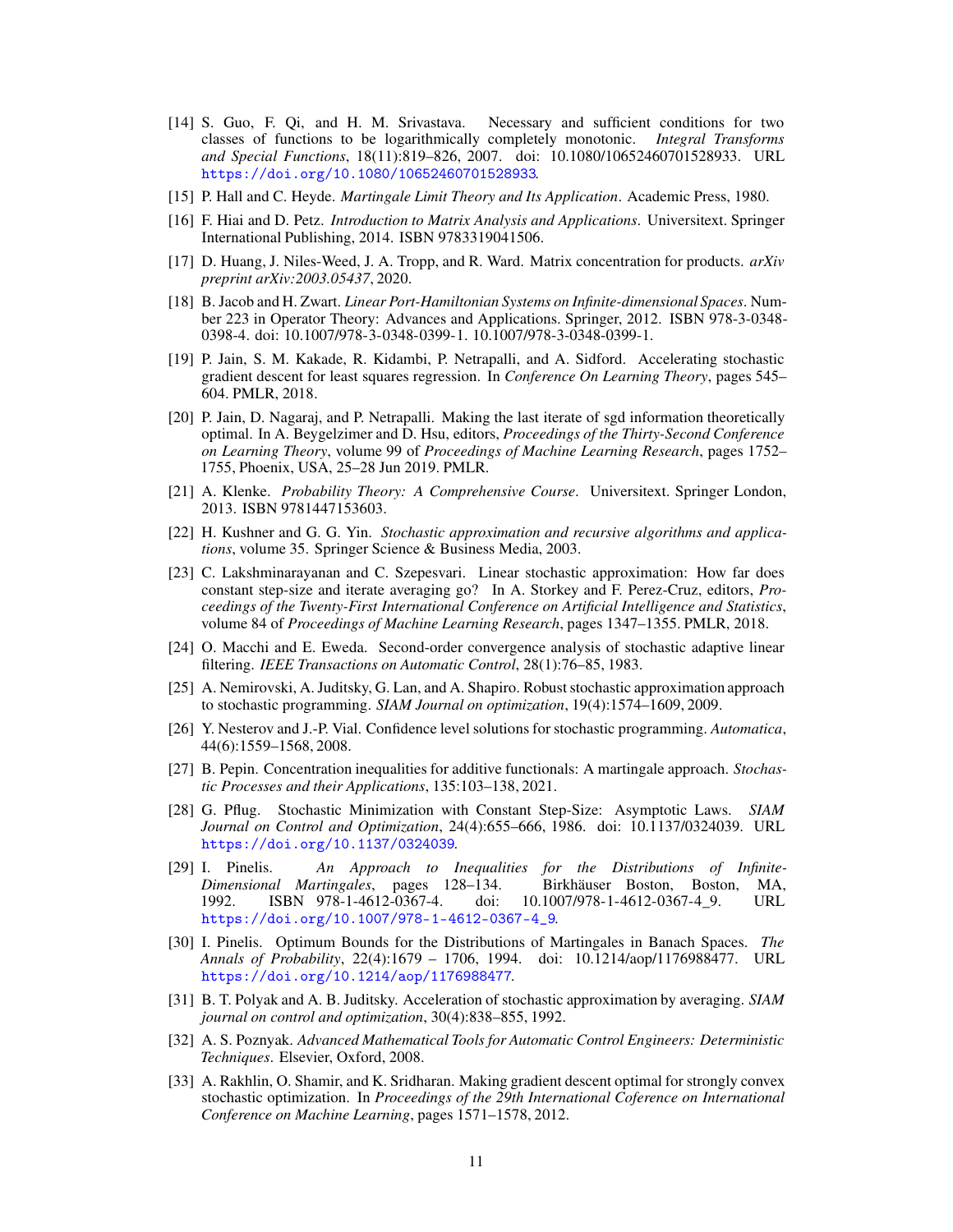- <span id="page-11-2"></span>[34] R. Srikant and L. Ying. Finite-Time Error Bounds For Linear Stochastic Approximation and TD Learning. In *Conference on Learning Theory*, 2019.
- <span id="page-11-1"></span>[35] R. S. Sutton. Learning to predict by the methods of temporal differences. *Machine Learning*, 3(1):9–44, Aug 1988. ISSN 1573-0565. doi: 10.1007/BF00115009.
- <span id="page-11-5"></span>[36] J. N. Tsitsiklis and B. Van Roy. An analysis of temporal-difference learning with function approximation. *IEEE Transactions on Automatic Control*, 42(5):674–690, May 1997. ISSN 2334-3303. doi: 10.1109/9.580874.
- <span id="page-11-9"></span>[37] C. Villani. *Optimal transport : old and new*. Grundlehren der mathematischen Wissenschaften. Springer, Berlin, 2009. ISBN 978-3-540-71049-3.
- <span id="page-11-0"></span>[38] C. J. Watkins and P. Dayan. Q-learning. *Machine learning*, 8(3-4):279–292, 1992.

## <span id="page-11-3"></span>A Proofs of Section [2](#page-2-0)

#### A.1 Proofs of Proposition [1](#page-2-7)

The existence and uniqueness of Q follows from [\[32,](#page-10-14) Lemma 9.1, p. 140]. Regarding the second statement, note that for any  $x \in \mathbb{R}^d \setminus \{0\}$ , we have

$$
\frac{x^{\top}(I - \alpha \bar{A})^{\top} Q (I - \alpha \bar{A}) x}{x^{\top} Q x} = 1 - \alpha \frac{\|x\|^2}{x^{\top} Q x} + \alpha^2 \frac{x^{\top} \bar{A}^{\top} Q \bar{A} x}{x^{\top} Q x}.
$$

Hence, we get that for all  $\alpha \in [0, \alpha_{\infty}]$ ,

$$
1 - \alpha \frac{\|x\|^2}{x^\top Q x} + \alpha^2 \frac{x^\top \bar{A}^\top Q \bar{A} x}{x^\top Q x} \leq 1 - \alpha \|Q\|^{-1} + \alpha^2 \|\bar{A}\|_Q^2 \leq 1 - (1/2) \|Q\|^{-1} \alpha \,.
$$

The proof is completed using that for any matrix  $\bar{A} \in \mathbb{R}^{d \times d}$ ,  $\|\bar{A}\|_Q \le \kappa_Q^{1/2} \|\bar{A}\|$ .

## <span id="page-11-4"></span>A.2 Proof for Example [1](#page-2-9)

The existence and uniqueness of the stationary distribution  $\pi_{\alpha}$  is a consequence of Theorem [3](#page-7-5) noting that  $A1$  is satisfied for the particular case that we consider. We now show the second statement. Let  $\alpha \in (0, \alpha_{2,\infty})$ . First, note that since  $\mathbf{b}_1$  is a zero-mean Gaussian random variables with unit variance independent of  $A_1$ , we have for any  $p \geq 1$ ,

$$
\mathbb{E}[\theta_1^{2p}] = \sum_{k=0}^{2p} \binom{2p}{k} \mathbb{E}[\theta_0^{2p-k}] \mathbb{E}[(1-\alpha \mathbf{A}_1)^{2p-k}] \mathbb{E}[\mathbf{b}_1^k]
$$
  
= 
$$
\sum_{k=0}^p \binom{2p}{2k} \mathbb{E}[\theta_0^{2(p-k)}] \mathbb{E}[(1-\alpha \mathbf{A}_1)^{2(p-k)}] \mathbb{E}[\mathbf{b}_1^{2k}] \ge \mathbb{E}[\theta_0^{2p}] \mathbb{E}[(1-\alpha \mathbf{A}_1)^{2p}].
$$

This shows that taking  $\theta_0$  with distribution  $\pi_\alpha$  that if  $\int_{\mathbb{R}} |\theta|^2 p \, d\pi_\alpha(\theta) < +\infty$ , then it is necessary that  $\mathbb{E}[(1-\alpha A_1)^{2p}] \leq 1$ . However, using that  $\mathbb{E}[(1-\alpha A_1)^{2p}] = \{q_A(1-\alpha)^{2p} + (1-q_A)(1+\alpha)^{2p}\}$ and  $(1 - \alpha)^{2p} \ge 1 - 2\alpha p$  and  $(1 + \alpha)^{2p} \ge 1 + 2\alpha p + 2p(2p - 1)\alpha^2/2$ , we get for any  $p \ge 1$ ,  $\mathbb{E}[(1-\alpha \mathbf{A}_1)^{2p}] \geq \{1-2p\alpha[(2q_A-1)-\overline{(2p-1)}\alpha(1-q_A)/2]\},\text{ therefore } \mathbb{E}[(1-\alpha \mathbf{A}_1)^{2p}] \leq 1$ does not hold for  $2p > \bar{p}_{q,\alpha} = 1 + 2(2q_A - 1)/[\alpha(1 - q_A)].$ 

## <span id="page-11-7"></span>B Technical and supporting results for Section [3](#page-3-0)

<span id="page-11-6"></span>**Proposition 10** ([\[17,](#page-10-10) Proposition 4.3]). *Consider two random matrices*  $X, Y \in \mathbb{R}^{d \times d}$  *that satisfy*  $\mathbb{E}[\mathbf{Y}|\mathbf{X}] = 0$ . Then for  $2 \le q \le p$ ,

$$
\|\mathbf{X} + \mathbf{Y}\|_{p,q}^2 \leq \|\mathbf{X}\|_{p,q}^2 + C_p \|\mathbf{Y}\|_{p,q}^2,
$$

<span id="page-11-8"></span>*where*  $C_p = p - 1$ *.*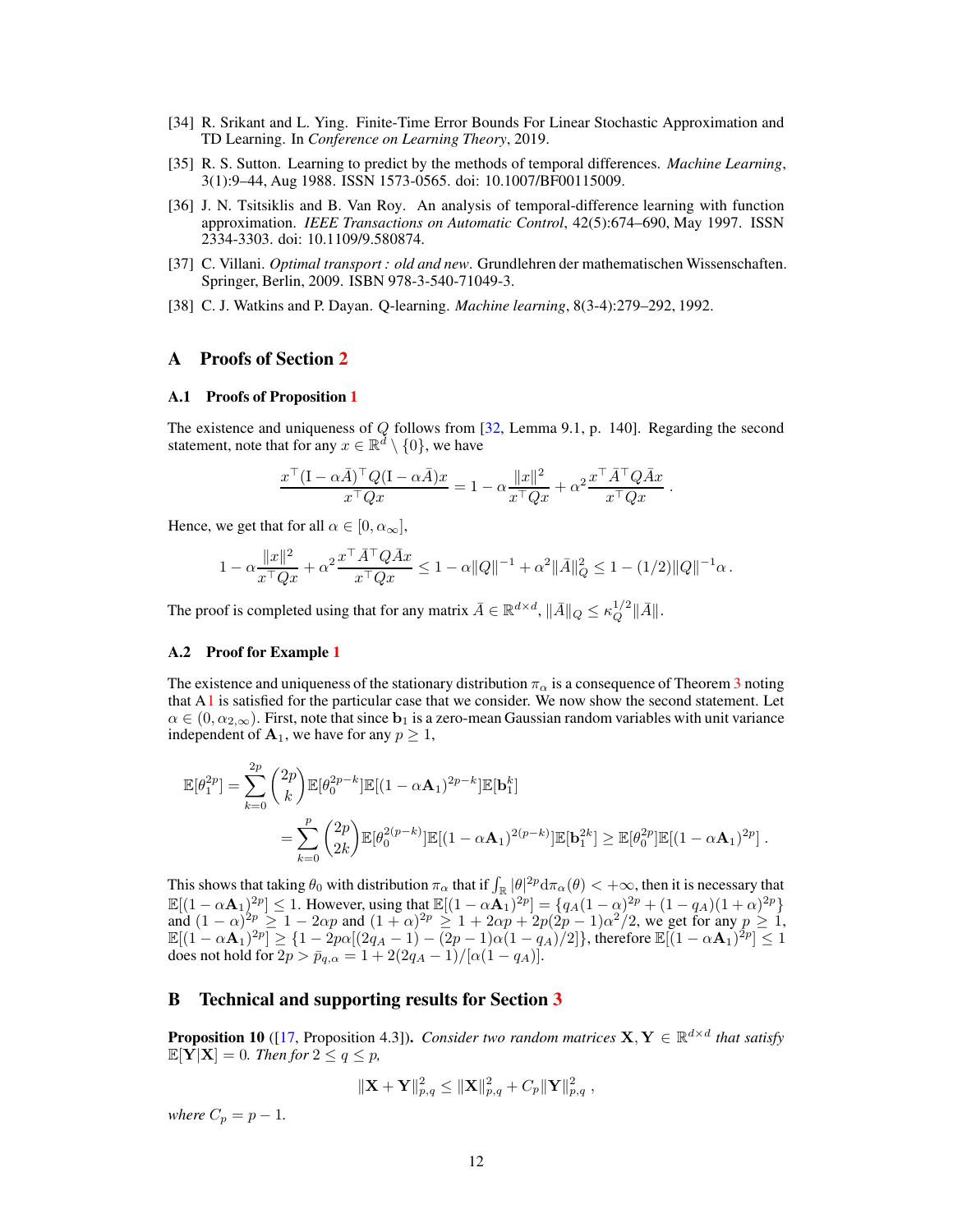**Lemma 1.** Let  $A \in \mathbb{R}$ ,  $B > 0$ ,  $C \geq 1$ ,  $p_0, p_1 \in \mathbb{R}$  such that  $1 \leq p_0 \leq p_1 < +\infty$ , and X a real *random variable satisfying, for any*  $p \in [p_0, p_1]$ *,* 

<span id="page-12-0"></span>
$$
\mathbb{E}[|X|^p] \leq \mathsf{C} \exp(-\mathsf{A}p + \mathsf{B}p^2). \tag{39}
$$

*Then, for all*  $\delta \in (0, 1]$ *, we have, with probability at least*  $1 - \delta$ *,* 

$$
|X| \le \exp\left(-A + Bp_0 + 2\sqrt{B\log(C/\delta)} + \log(C/\delta)/p_1\right) ,\qquad (40)
$$

*with the convention*  $c/\infty = 0$  *for*  $c > 0$ *. In addition if* [\(39\)](#page-12-0) *is satisfied for any*  $p \geq p_0$ *, then with probability at least*  $1 - \delta$ *,* 

$$
|X| \le \exp\left(-A + Bp_0 + 2\sqrt{B\log(C/\delta)}\right) .
$$

*Proof.* Note that by the monotone convergence theorem, it is sufficient to show [\(39\)](#page-12-0). By Markov's inequality, we have, for any  $t > 0$  and  $p \in [p_0, p_1]$ ,

$$
\mathbb{P}(|X| \ge t) \le \mathbb{E}[|X|^p]/t^p \le C \exp(-p(\log(t) + A - Bp)). \tag{41}
$$

Taking  $t = \exp(-A + 2Ba^*)$  for  $a^* \in \mathbb{R}$  and maximizing over  $p \in [p_0, p_1]$ , we obtain

$$
\mathbb{P}(|X| \ge \exp(-A + 2Ba^*)) \le C \exp(-Bp(2a^* - p)) \le C \exp(-B\phi(a^*)) , \tag{42}
$$

where

$$
\phi(a^*) = \max_{p \in [p_0, p_1]} p(2a^* - p) = (2p_0a^* - p_0^2) \mathbb{1}_{(-\infty, p_0]}(a^*) + (a^*)^2 \mathbb{1}_{(p_0, p_1)}(a^*) + (2p_1a^* - p_1^2) \mathbb{1}_{[p_1, +\infty)}(a^*)
$$

Note that for any  $t \in \mathbb{R}$ , the inverse of  $\phi$  is given by

$$
\phi^{\leftarrow}(t) = \frac{p_0^2 + t}{2p_0} \mathbb{1}_{(-\infty, p_0^2]}(t) + t^{1/2} \mathbb{1}_{(p_0^2, p_1^2)}(t) + \frac{p_1^2 + t}{2p_1} \mathbb{1}_{[p_1^2, +\infty)}(t) .
$$

For  $\delta > 0$ , taking  $a_{\delta}^* = \phi^{\leftarrow}(\log(\mathsf{C}/\delta)/\mathsf{B})$  gives

$$
\mathbb{P}(|X| \geq \exp[-\mathsf{A} + 2\mathsf{B}\phi^{\leftarrow}(\log(\mathsf{C}/\delta)/\mathsf{B})]) \leq \delta.
$$

The proof then follows from the fact that for any  $t \in \mathbb{R}$ ,  $\phi^{\leftarrow}(t) \leq p_0/2 + \sqrt{t} + t/(2p_1)$ .

<span id="page-12-1"></span>
$$
\Box
$$

## Proof of  $(18)$  and  $(19)$

Let  $\alpha \in (0, \bar{\alpha}_q)$ . Note that by definition of  $\{\theta_n : n \in \mathbb{N}\}\$  with [\(4\)](#page-2-5), for any  $n \in \mathbb{N}$ ,

$$
\theta_n = (1 - \alpha)^{N_n} (1 + \alpha)^{n - N_n}
$$
, where  $N_n = \sum_{k=1}^n \mathbb{1}_{\{1\}}(Z_k)$ .

Then, for any  $\beta > 0$ , we get

$$
\mathbb{P}\left(\theta_{n} \geq e^{-\alpha\beta n}\right) = \mathbb{P}\left(\log(\theta_{n}) \geq -\alpha\beta n\right) = \mathbb{P}\left(N_{n}\log\left(\frac{1-\alpha}{1+\alpha}\right) \geq -\alpha\beta n - n\log(1+\alpha)\right)
$$

$$
= \mathbb{P}\left(N_{n} \leq n\log^{-1}\left(\frac{1+\alpha}{1-\alpha}\right)\left\{\alpha\beta + \log(1+\alpha)\right\}\right)
$$

$$
= \mathbb{P}\left(N_{n} - q_{A}n \leq -n\left[q_{A} - \log^{-1}\left(\frac{1+\alpha}{1-\alpha}\right)\left\{\alpha\beta + \log(1+\alpha)\right\}\right]\right). \quad (43)
$$

Let  $\beta_{\alpha,q} = \alpha^{-1} \left[ q_A \log \left\{ (1+\alpha)/(1-\alpha) \right\} - \log(1+\alpha) \right]$ . Note that with the condition,  $\alpha \in \mathbb{R}$  $(0, \bar{\alpha}_q), \beta_{\alpha,q} > 0$  and therefore for any  $\beta \in (0, \beta_{\alpha,q}),$ 

$$
x_{\alpha,\beta} = \left[ q_A - \log^{-1} \left( \frac{1+\alpha}{1-\alpha} \right) \{ \alpha\beta + \log(1+\alpha) \} \right] \in (0, \tilde{\varphi}_q(\alpha)) \tag{44}
$$

We now show [\(18\)](#page-5-1). From [\(43\)](#page-12-1), it follows using Hoeffding's inequality that for any  $\beta \in (0, \beta_{\alpha,q})$ ,

<span id="page-12-3"></span><span id="page-12-2"></span>
$$
\mathbb{P}\left(\theta_n \ge e^{-\alpha\beta n}\right) \le e^{-2nx_{\alpha,\beta}^2} \tag{45}
$$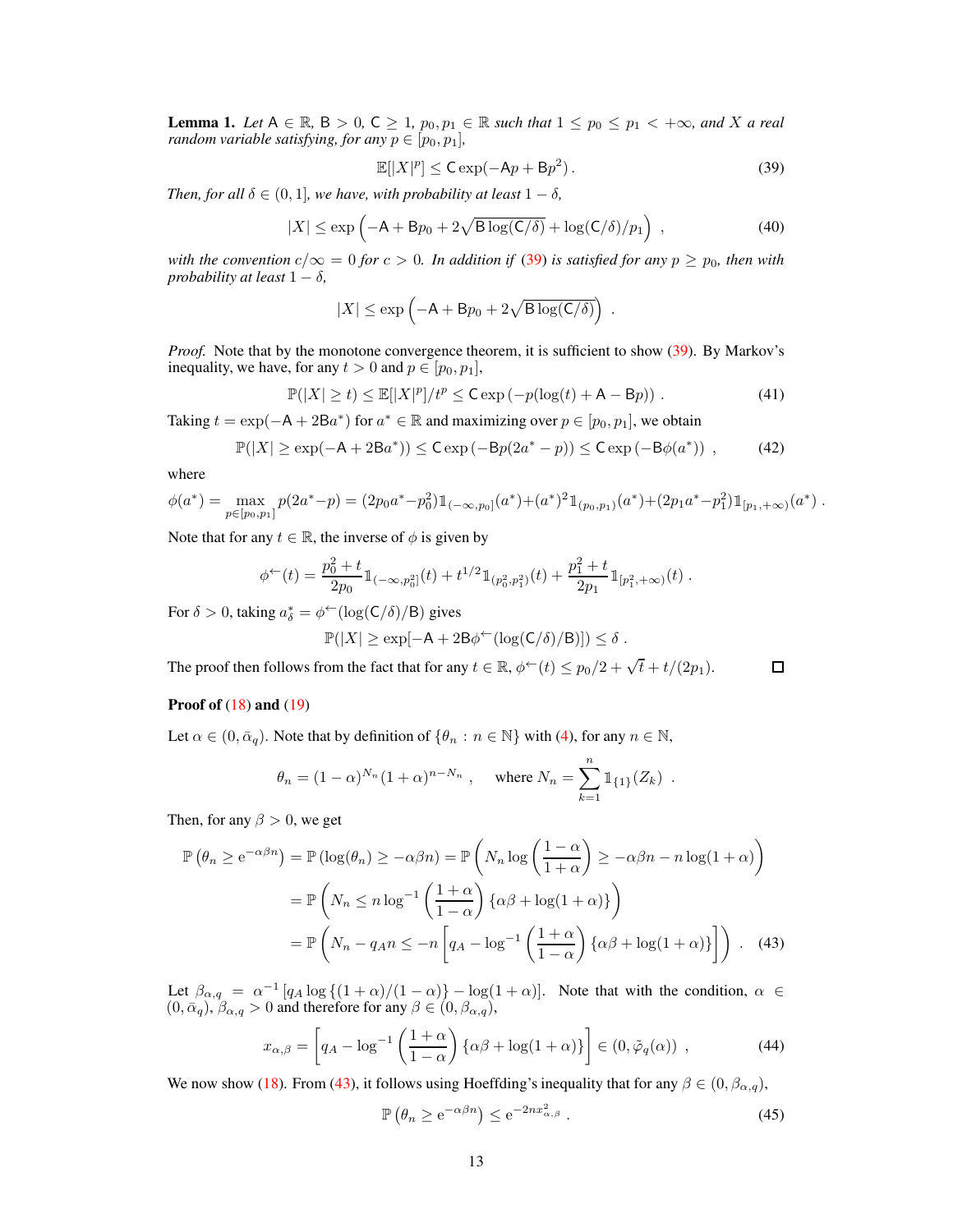Hence, for  $\bar{\delta} \in (e^{-2n\tilde{\varphi}_q^2(\alpha)}, 1)$ , there exists  $x \in (0, \tilde{\varphi}_q(\alpha))$  such that  $e^{-2nx^2} = \bar{\delta}$  given by  $x =$  $\sqrt{\log(1/\overline{\delta})/2n}$ , which corresponds by [\(44\)](#page-12-2) to

$$
\beta = \alpha^{-1} \left\{ q_A - \sqrt{\log(1/\bar{\delta})/(2n)} \right\} \log \left( \frac{1+\alpha}{1-\alpha} \right) - \alpha^{-1} \log(1+\alpha) \in (0, \beta_{\alpha,q}) .
$$

This completes the proof of  $(18)$  using  $(45)$ .

We now show [\(19\)](#page-5-2). Using [\[1,](#page-9-11) Lemma 4.7.2] and [\(43\)](#page-12-1), it holds that for any  $\beta \in (0, \beta_{\alpha,q})$ ,

$$
\mathbb{P}\left(\theta_n \ge e^{-\alpha\beta n}\right) \ge \exp(-n\mathrm{KL}(q_A - x_{\alpha,\beta}|q_A) - 2^{-1}\log(n)),\tag{46}
$$

where for any  $\tilde{q} \in (0, 1)$ ,

$$
KL(\tilde{q}|q_A) = \tilde{q} \log(\tilde{q}/q_A) + (1 - \tilde{q}) \log((1 - \tilde{q})/(1 - q_A)) .
$$

Note that for any  $\tilde{q} \in (0, 1)$ ,  $\tilde{q} \le q_A$ , using  $\log(1 + t) \le t$  for any  $t > -1$ , we get

<span id="page-13-1"></span><span id="page-13-0"></span>
$$
KL(\tilde{q}|q_A) \le (q_A - \tilde{q})^2/(q_A(1 - q_A))
$$
.

Therefore, plugging this result into [\(46\)](#page-13-0) yields for any  $\beta \in (0, \beta_{\alpha,q})$ ,

$$
\mathbb{P}\left(\theta_n \ge e^{-\alpha\beta n}\right) \ge \exp(-nx_{\alpha,\beta}^2/(q_A(1-q_A)) - 2^{-1}\log(n)).\tag{47}
$$

Hence, for  $\delta \in (e^{-n\tilde{\varphi}_q^2(\alpha)/(q_A(1-q_A))-2^{-1}\log(n)}, 1)$  there exists  $x \in (0, \tilde{\varphi}_q(\alpha))$  such that  $e^{-nx^2/(q_A(1-q_A))-2^{-1}\log(n)} = \underline{\delta}$ , given by  $x = \sqrt{2^{-1}\log(n) + q_A(1-q_A)\log(1/\underline{\delta})/n}$ , which corresponds by [\(44\)](#page-12-2) to

$$
\beta = \alpha^{-1} \{ q_A - \sqrt{2^{-1} \log(n) + q_A (1 - q_A) \log(1/\underline{\delta})/n} \} \log \left( \frac{1 + \alpha}{1 - \alpha} \right) - \alpha^{-1} \log(1 + \alpha) .
$$

This completes the proof of  $(19)$  using  $(47)$ .

*Proof of Proposition [3.](#page-5-5)* It suffices to repeat the argument of Corollary [1.](#page-4-4) We need a version of Proposition [2](#page-3-2) for the product  $\mathbf{Z}_n = \prod_{\ell=0}^n \mathbf{Y}_\ell$  where  $\{\mathbf{Y}_\ell : \ell \in \mathbb{N}\}$  are an independent and for each  $\ell, q \in \mathbb{N}$  there exist  $m_{\ell} \in (0, 1)$  and  $\sigma_{\ell, q} > 0$  such that  $\|\mathbb{E}[\mathbf{Y}_{\ell}]\|_{Q}^{2} \leq 1 - m_{\ell}$  and  $\mathbb{E}^{1/q}[\|\mathbf{Y}_{\ell} - \mathbf{Y}_{\ell}|\|_{Q}]$  $\mathbb{E}[\mathbf{Y}_{\ell}]||_{Q}^{q} \leq \sigma_{\ell,q}$ . We use notations of  $\mathbf{A}_n$ ,  $\mathbf{B}_n$  from Proposition [2.](#page-3-2) Applying independence of  $\mathbf{Z}_{n-1}$ and  $\mathbf{Y}_n$  and  $\mathbb{E}^{1/q}[\|\mathbf{Y}_{\ell} - \mathbb{E}[\mathbf{Y}_{\ell}] \|_Q^q] \le \sigma_{\ell,q}$  we estimate

$$
\|\mathbf{A}_{n}\|_{p,q} \leq \left(\mathbb{E}\left[\|\mathbf{Y}_{n}-\mathbb{E}[\mathbf{Y}_{n}]\|_{Q}^{q}\|f_{Q}(\mathbf{Z}_{n-1})\|_{p}^{q}\right]\right)^{1/q} \leq \sigma_{n,q} \|f_{Q}(\mathbf{Z}_{n-1})\|_{p,q}.
$$
 (48)

The bound for  $\|\mathbf{B}_n\|_{p,q}^2$  remains the same:  $\|\mathbf{B}_n\|_{p,q}^2 \leq (1-m_n) \|f_Q(\mathbf{Z}_{n-1})\|_{p,q}^2$ . Combining this inequality with [\(48\)](#page-13-2) and [\(10\)](#page-4-2) yields for any  $n \in \mathbb{N}^*$ ,  $||f_Q(\mathbf{Z}_n)||_{p,q}^2 \leq (1 - m_n + (p \|f_{Q}(\mathbf{Z}_{n-1})\|_{p,q}^2 \leq \prod_{i=1}^n (1-m_i+(p-1)\sigma_{i,q}^2) \|f_{Q}(\mathbf{Z}_0)\|_{p,q}^2$ . The proof is then completed upon using [\(11\)](#page-4-3) which implies that  $||\mathbf{Z}_n||_{p,q} = ||Q^{-1/2}f_Q(\mathbf{Z}_n)Q^{1/2}||_{p,q} \leq \sqrt{\kappa_Q}||f_Q(\mathbf{Z}_n)||_{p,q}$ . Finally, it remains take  $\mathbf{Y}_{\ell} = \mathbf{I} - \alpha \mathbf{A}_{\ell}, \ell \geq 1$  $\mathbf{Y}_{\ell} = \mathbf{I} - \alpha \mathbf{A}_{\ell}, \ell \geq 1$ ,  $\mathbf{Y}_0 = \mathbf{I}$ . As  $-\overline{A}$  is Hurwitz, applying Proposition 1 yields  $\|\mathbb{E}[\mathbf{Y}_{\ell}]\|_{Q}^{2} = \|\mathbf{I} - \alpha \bar{A}\|_{Q}^{2} \leq 1 - a\alpha$ . Further, since  $\|\mathbf{A}_{\ell} - \bar{A}\| \in \text{SG}(C_A')$  we get by Lemma [3](#page-17-0)

$$
\mathbb{E}^{1/q}[\|\mathbf{Y}_{\ell}-\mathbb{E}[\mathbf{Y}_{\ell}]\|_{Q}^q] = \alpha \mathbb{E}^{1/q}[\|\mathbf{A}_{\ell}-\bar{A}\|_{Q}^q] \leq 2\alpha \sqrt{\kappa_{Q}q} C'_{A} = \alpha b'_{Q}\sqrt{q}.
$$

Taking  $m_{\ell} = a\alpha$  and  $\sigma_{\ell,q} = b'_{Q}\alpha\sqrt{q}$  we get the claim of the proposition.

<span id="page-13-2"></span> $\Box$ 

# C Proofs of Section [4](#page-5-0)

For ease of presentation, we drop in this section the dependence of  $J_n^{(\alpha,0)}, H_n^{(\alpha,0)}, J_n^{(\alpha,1)}, H_n^{(\alpha,1)}$ with respect to  $\alpha$  and simply write  $J_n^{(0)}$ ,  $H_n^{(0)}$ ,  $J_n^{(1)}$ ,  $H_n^{(1)}$ , respectively. We denote  $\tilde{A}_n = A_n - \bar{A}$ .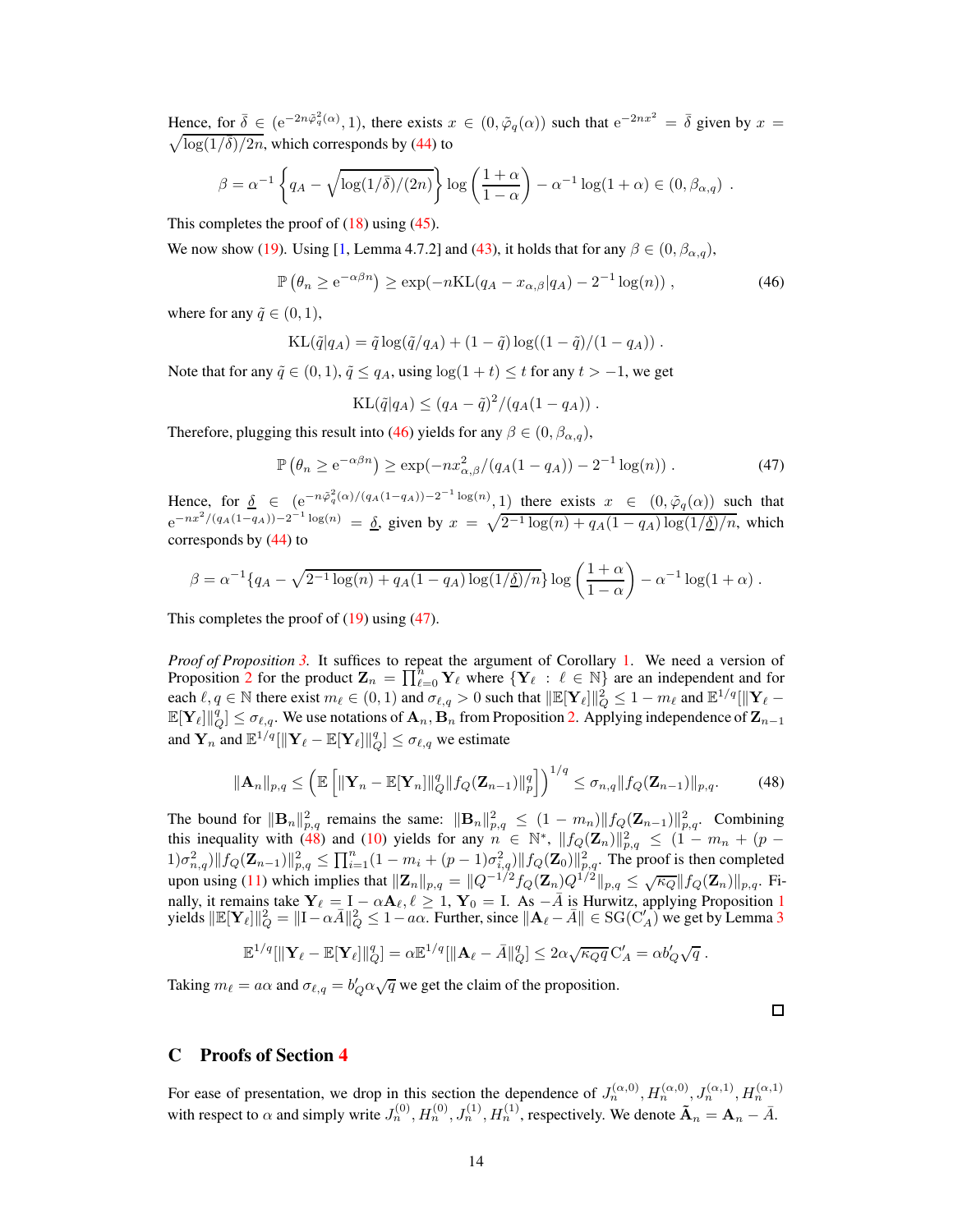#### <span id="page-14-0"></span>C.1 Proof of Proposition [4](#page-5-3)

Let  $n \in \mathbb{N}^*$ ,  $\alpha \in (0, \alpha_{p_0,\infty}]$ ,  $u \in \mathbb{S}^{d-1}$  and  $\delta \in (0,1)$ . Under [A1,](#page-2-1) applying Corollary [2](#page-4-5) with  $p = p_0$ yields

$$
\mathbb{E}^{1/p_0}[|u^\top \Gamma_{1:n}^{(\alpha)}(\theta_0 - \theta^\star)|^{p_0}] \leq \mathbb{E}^{1/p_0}[||\Gamma_{1:n}^{(\alpha)}||^{p_0}]||\theta_0 - \theta^\star||
$$
  

$$
\leq \sqrt{\kappa_Q}d^{1/p_0}(1 - a\alpha + (p_0 - 1)b_Q^2\alpha^2)^{n/2}||\theta_0 - \theta^\star||.
$$

Since  $\alpha \le a/(2b_Q^2(p_0-1))$ , using  $(1-t)^{1/2} \le 1-t/2$  for  $t \in [0,1]$ , we get

$$
\mathbb{E}^{1/p_0}[|u^\top \Gamma^{(\alpha)}_{1:n}\tilde{\theta}_0|^{p_0}] \leq \sqrt{\kappa_Q}d^{1/p_0} \|\theta_0 - \theta^\star\|(1 - a\alpha/4)^n.
$$

<span id="page-14-2"></span>Applying Markov's inequality easily completes the proof.

## C.2 Proof of Proposition [5](#page-6-0)

Let  $n \in \mathbb{N}^*$ ,  $\alpha \in (0, \alpha_{p_0, \infty}]$ ,  $u \in \mathbb{S}^{d-1}$  and  $\delta \in (0, 1)$ . Using [\(22\)](#page-6-3) and applying Rosenthal's inequality  $[30,$  Theorem  $4.1$ <sup>[2](#page-14-4)</sup> for sum of centered independent random variables we get for any  $p \geq 2$ ,

$$
\mathbb{E}[|u^\top J_n^{(0)}|^p] \le (60e)^p p^{p/2} \{ u^\top \Sigma_n^{\alpha} u \}^{p/2} + \alpha^p 60^p p^p \mathbb{E}\left[\max_{\ell=1,\dots,n} |u^\top G_{\ell+1:n} \varepsilon_\ell|^p\right]
$$

Applying Lemma [5,](#page-17-1) we obtain for any  $p \geq 2$ ,

$$
\mathbb{E}[|u^\top J_n^{(0)}|^p] \le (60e)^p p^{p/2} \{ u^\top \Sigma_n^{\alpha} u \}^{p/2} + (9\{1 + \log[1/(a\alpha)]\} \kappa_Q C_{\varepsilon}^2)^{p/2} \alpha^p 60^p p^{3p/2}, \quad (49)
$$

where the constant  $C_{\epsilon}$  is given in [\(63\)](#page-17-2). Applying Markov's inequality, we get for any  $p \geq 2$ ,  $c_1, c_2 > 0,$ 

$$
\mathbb{P}(|u^{\top}J_n^{(0)}| \ge c_1 \{u^{\top} \Sigma_n^{\alpha} u\}^{1/2} + c_2)
$$
\n
$$
\le \{c_1 \{u^{\top} \Sigma_n^{\alpha} u\}^{1/2} + c_2\}^{-p} \left[ (60e)^p p^{p/2} \{u^{\top} \Sigma_n^{\alpha} u\}^{p/2} + (9\{1 + \log[1/(a\alpha)]\} \kappa_Q C_{\varepsilon}^2)^{p/2} \alpha^p 60^p p^{3p/2} \right]
$$
\n
$$
\le (60e)^p p^{p/2} c_1^{-p} + (9\{1 + \log[1/(a\alpha)]\} \kappa_Q C_{\varepsilon}^2)^{p/2} \alpha^p 60^p p^{3p/2} c_2^{-p} .
$$

Taking  $p = 3 \log (2/\delta)$ ,  $c_1 = D_1 (\log (2/\delta))^{1/2}$  and  $c_2 = \alpha \sqrt{1 + \log(1/(a\alpha))} D_2 \log^{3/2}(2/\delta)$ yields the statement, where

<span id="page-14-1"></span>
$$
D_1 = 60\sqrt{3}e^{4/3}, \quad D_2 = 540\sqrt{3}e^{1/3}\kappa_Q^{1/2} C_{\varepsilon} . \tag{50}
$$

## <span id="page-14-5"></span><span id="page-14-3"></span>C.3 Proof of Proposition [6](#page-6-7)

**Lemma 2.** Assume that  $AI$ [-\(iii\)](#page-2-4) holds. Then, for any  $\alpha \in (0, \alpha_{\infty})$ , where  $\alpha_{\infty}$  is defined in [\(3\)](#page-2-8),

$$
\|\Sigma^{\alpha} - \Sigma\|_{Q} \le \alpha a^{-1} \|\bar{A}\Sigma \bar{A}^{\top}\|_{Q} ,
$$

*where*  $\Sigma^{\alpha}$  *and*  $\Sigma$  *are defined in* [\(25\)](#page-6-1) *and* [\(27\)](#page-6-2) *respectively and a is given in* [\(3\)](#page-2-8)*.* 

*Proof.* Let  $\alpha \in (0, \alpha_{\infty})$ . By definition, [\(25\)](#page-6-1) and [\(27\)](#page-6-2) imply

$$
\bar{A}(\Sigma^{\alpha} - \Sigma) + (\Sigma^{\alpha} - \Sigma)\bar{A}^{\top} - \alpha \bar{A}(\Sigma^{\alpha} - \Sigma)\bar{A}^{\top} = \alpha \bar{A} \Sigma \bar{A}^{\top} ,
$$

which writes

$$
\Sigma^{\alpha} - \Sigma - (I - \alpha \bar{A})(\Sigma^{\alpha} - \Sigma)(I - \alpha \bar{A})^{\top} = \alpha^2 \bar{A} \Sigma \bar{A}^{\top}.
$$

This implies, by Proposition [1,](#page-2-7)

$$
\|\mathbf{\Sigma}^{\alpha}-\mathbf{\Sigma}\|_{Q}\leq(1-\alpha a)\|\mathbf{\Sigma}-\mathbf{\Sigma}\|_{Q}+\alpha^{2}\|\bar{A}\mathbf{\Sigma}\bar{A}^{\top}\|_{Q},
$$

Rearranging terms completes the proof.

 $\Box$ 

.

<span id="page-14-4"></span><sup>&</sup>lt;sup>2</sup>Note that the specific universal constants  $C_{R,1} = 60e$  and  $C_{R,2} = 60$  are not given in the statement, but a close inspection of the proof provide the given estimates.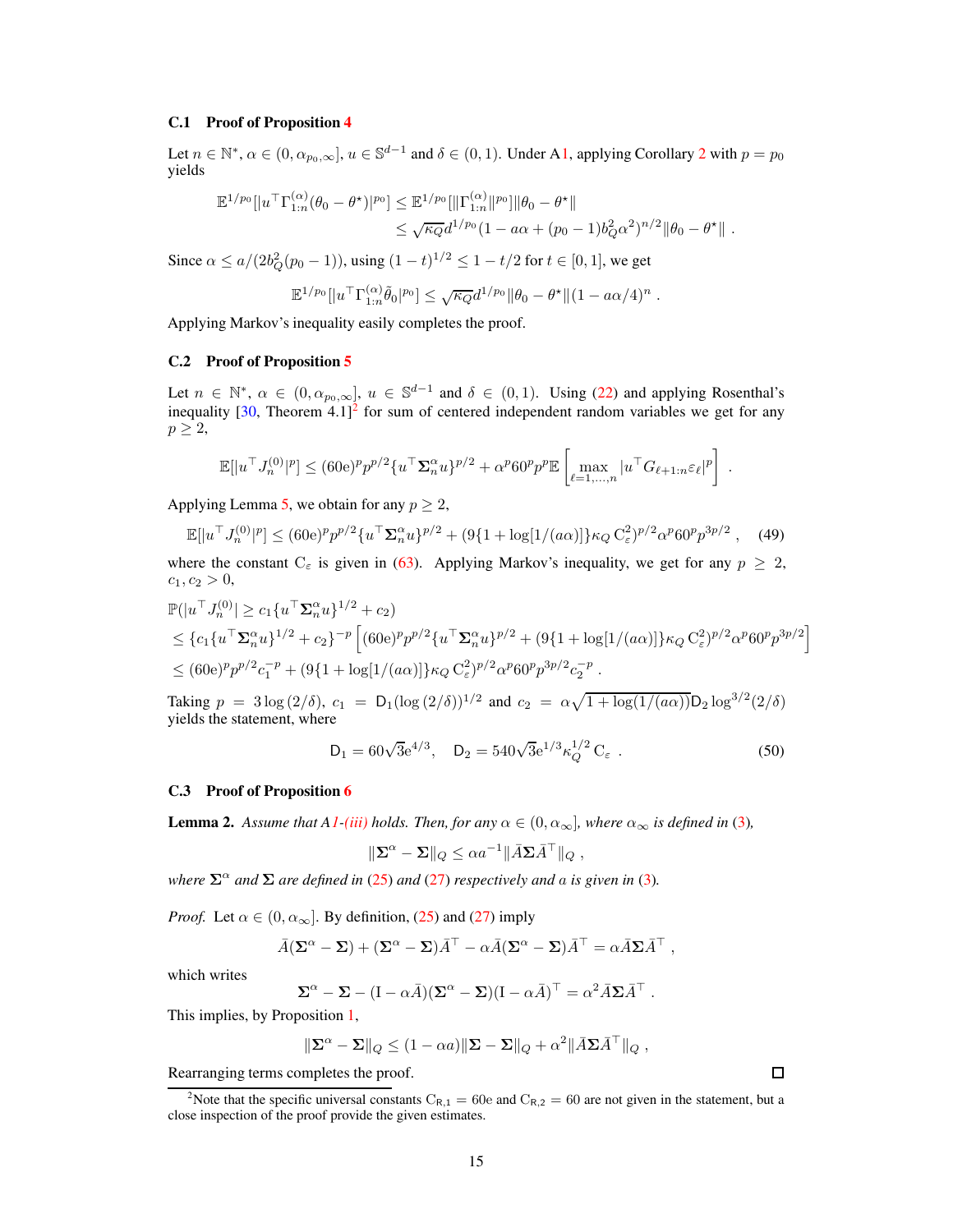## <span id="page-15-1"></span>C.4 Proof of Proposition [7](#page-6-4)

<span id="page-15-2"></span>Proposition [7](#page-6-4) is a direct consequence of the following statements.

**Proposition 1[1.](#page-2-1)** Assume A<sub>1</sub>. Then, for any  $n \in \mathbb{N}$ ,  $\alpha \in (0, \alpha_{\infty})$ , where  $\alpha_{p_0,\infty}$  is defined in [\(16\)](#page-4-6),  $u \in \mathbb{S}^{d-1}$  and  $p \geq 2$ ,

$$
\mathbb{E}[|u^\top J_n^{(1)}|^p] \le \mathcal{D}_3^p \alpha^p p^{2p} \,, \tag{51}
$$

 $\mathbb{E}[|u \cdot J_n^{(1)}|^{\nu}] \leq D_3^p \alpha^p p^{2p}$ ,<br>where  $D_3$  is given in [\(58\)](#page-15-0)*. Moreover, for any*  $\delta \in (0,1)$  *with probability at least*  $1-\delta$ ,

$$
\left|u^{\top} J_n^{(1)}\right| \le \mathrm{e} \mathsf{D}_3 \alpha \log^2(1/\delta) \,. \tag{52}
$$

<span id="page-15-3"></span>**Proposition 12.** *Assume [A1](#page-2-1) and let*  $p_0 \geq 2$ *. Then, for any*  $n \in \mathbb{N}$ ,  $\alpha \in (0, \alpha_{p_0,\infty})$ *, where*  $\alpha_{p_0,\infty}$  *is*  $defined in (16), u \in \mathbb{S}^{d-1},$  $defined in (16), u \in \mathbb{S}^{d-1},$  $defined in (16), u \in \mathbb{S}^{d-1},$ 

$$
\mathbb{E}[|u^{\top}H_n^{(1)}|^{p_0}] \leq D_4^{p_0} \alpha^{p_0} p_0^{2p_0} , \qquad (53)
$$

 $\mathbb{E}[|u \cdot H_n^{(1)}|^{P_0}] \leq D_4^{p_0} \alpha^{p_0} p_0^{2p_0}$ ,<br>where  $D_4$  is given in [\(61\)](#page-16-0)*. Moreover, for any*  $\delta \in (0,1)$  *with probability at least*  $1 - \delta$ *,* 

<span id="page-15-6"></span>
$$
\left| u^{\top} H_n^{(1)} \right| \leq D_4 \alpha p_0^2 \delta^{-1/p_0} \ . \tag{54}
$$

*Proof of Proposition [11.](#page-15-2)* First, we note that [\(28\)](#page-6-5) implies

$$
J_n^{(1)} = \alpha^2 \sum_{\ell=1}^{n-1} S_{\ell+1:n} \varepsilon_\ell, \text{ with } S_{\ell+1:n} = \sum_{k=\ell+1}^n (I - \alpha \bar{A})^{n-k-1} \tilde{\mathbf{A}}_k (I - \alpha \bar{A})^{k-1-\ell}.
$$

It is easy to check that the sequence  $(\alpha^2 S_{\ell+1:n} \varepsilon_{\ell}, \mathfrak{F}_{\ell+1:n})_{\ell=1}^{n-1}$  is a martingale-difference, where  $\mathfrak{F}_{\ell+1:n} = \sigma\left((\mathbf{A}_j, \mathbf{b}_j)_{j \in \{\ell+1,\ldots,n\}}\right)$ . We may use Burkholders's inequality [\[15,](#page-10-17) Theorem 2.10] to get

$$
\mathbb{E}[\left|u^{\top}J_n^{(1)}\right|^p] \le (36p)^p \alpha^{2p} \mathbb{E}\left[\left(\sum_{\ell=1}^{n-1} (u^{\top}S_{\ell+1:n}\varepsilon_{\ell})^2\right)^{p/2}\right].\tag{55}
$$

Using the Minkowski inequality,

$$
\mathbb{E}[|u^{\top} J_n^{(1)}|^p] \le (36p)^p \alpha^{2p} \left(\sum_{\ell=1}^{n-1} \mathbb{E}^{2/p}[(u^{\top} S_{\ell+1:n} \varepsilon_{\ell})^p]\right)^{p/2}.\tag{56}
$$

Denote  $V_{\ell+1}^{\top} = u^{\top} S_{\ell+1:n}$ . Note that by Assumption [A1](#page-2-1)[-\(ii\)](#page-2-3) and Lemma [1,](#page-2-7)  $\|(I - \alpha \overline{A})^{n-k-1} \tilde{\mathbf{A}}_k(I \alpha \bar{A}$ )<sup>k-1- $\ell$ </sup> $\|\leq \kappa_Q C_A (1-\alpha a)^{(n-\ell-2)/2}$ . Applying [\[29](#page-10-18), Theorem [3](#page-15-4)]<sup>3</sup>, we get for any  $t \geq 0$ 

$$
\mathbb{P}\big(\|V_{\ell+1}\| \ge t\big) \le 2 \exp\left\{-t^2 / \left(2\kappa_Q^2 C_A^2 (n-\ell)(1-\alpha a)^{n-\ell-2}\right)\right\}.
$$

Using Lemma [3,](#page-17-0)

<span id="page-15-5"></span>
$$
\mathbb{E}^{2/p}[\|V_{\ell+1}\|^p] \le 2\sqrt{2} C_A^2 \kappa_Q^2 (n-\ell)(1-\alpha a)^{(n-\ell-2)} p. \tag{57}
$$

Since  $S_{\ell+1:n}$  and  $\varepsilon_{\ell}$  are independent,

$$
\mathbb{E}[|u^\top S_{\ell+1:n}\varepsilon_\ell|^p] \leq \mathbb{E}[||V_{\ell+1}||^p] \sup_{u \in \mathbb{S}^{d-1}} \mathbb{E}[|u^\top \varepsilon_\ell|^p].
$$

Assumption [A1](#page-2-1)[-\(i\),](#page-2-2) Lemma [3](#page-17-0) and Lemma [5](#page-17-1) imply, that for any  $u \in \mathbb{S}^{d-1}$ ,

<span id="page-15-7"></span><span id="page-15-0"></span>
$$
\mathbb{E}[|u^\top \varepsilon_\ell|^p] \le p^{p/2} \, \mathcal{C}^p_{\varepsilon} (2\sqrt{2})^{p/2} \; .
$$

Combining this bound with [\(57\)](#page-15-5),

$$
\mathbb{E}[|u^\top S_{\ell+1:n}\varepsilon_\ell|^p] \le p^p (2\sqrt{2})^p C_A^p \kappa_Q^p C_\varepsilon^p (n-\ell)^{p/2} (1-\alpha a)^{(n-\ell-2)p/2}.
$$
 (58)

This inequality and [\(56\)](#page-15-6) imply

$$
\mathbb{E}[|u^{\top}J_n^{(1)}|^p] \le p^{2p} \alpha^{2p} (72\sqrt{2})^p C_A^p \kappa_Q^p C_{\varepsilon}^p \Biggl( \sum_{\ell=1}^{n-1} (n-\ell)(1-\alpha a)^{(n-\ell-2)} \Biggr)^{p/2}
$$
  
 
$$
\le \alpha^p D_3^p p^{2p}, \quad \text{where} \quad D_3 = (72\sqrt{2}) C_A \kappa_Q C_{\varepsilon} a^{-1} (1 - a\alpha_{\infty})^{-1}.
$$
 (59)

<span id="page-15-4"></span><sup>&</sup>lt;sup>3</sup>with  $\mathcal{X} = \mathbb{R}^d$  equipped with the Euclidean norm  $\|\cdot\|$ . Note that  $\|x\|, x \in \mathbb{R}^d$  is twice Gateaux differentiable and  $X \in D(A_1, A_2)$  with  $A_1 = A_2 = 1$ .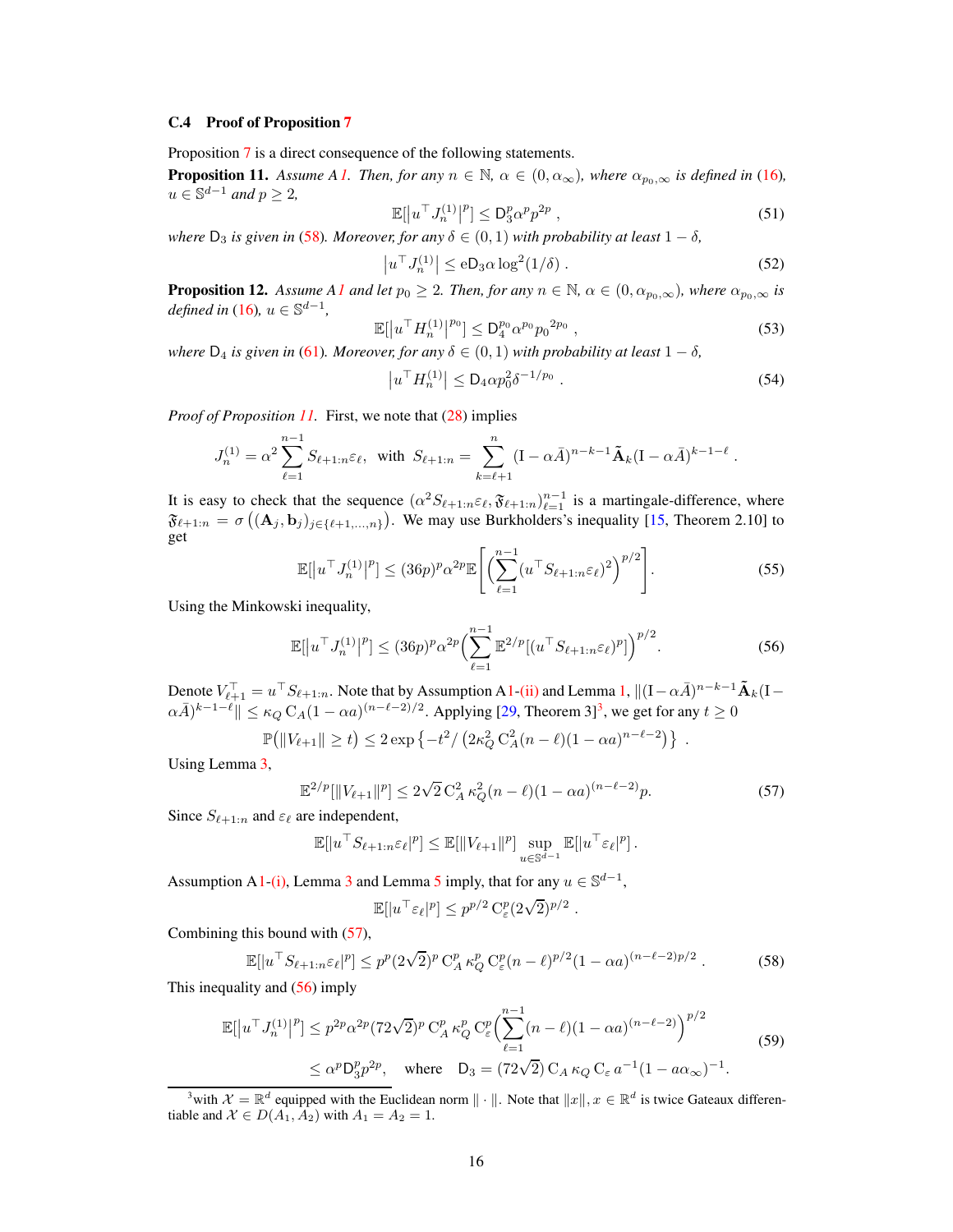Now the equation [\(29\)](#page-6-8) follows from Markov's inequality. Namely, for any  $c_1 > 0$  it holds

$$
\mathbb{P}\left( \left| u^{\top} J_n^{(1)} \right| \geq c_1 \alpha D_3 \right) \leq \frac{\alpha^p D_3^p p^{2p}}{c_1^p \alpha^p D_3^p} = c_1^{-p} p^{2p}.
$$

Taking  $p = \log(1/\delta)$  and  $c_1 = e \log^2(1/\delta)$ , we obtain [\(29\)](#page-6-8).

*Proof of Proposition [12.](#page-15-3)* With the decomposition [\(28\)](#page-6-5), we represent

<span id="page-16-2"></span>
$$
u^{\top} H_n^{(1)} = -\alpha \sum_{\ell=1}^n u^{\top} \Gamma_{\ell+1:n}^{(\alpha)} \tilde{\mathbf{A}}_{\ell} J_{\ell-1}^{(1)}.
$$

Using Minkowski's inequality,

$$
\mathbb{E}^{1/p} [ |u^\top H_n^{(1)}|^p ] \leq \alpha \sum_{\ell=1}^n \mathbb{E}^{1/p} [ |u^\top \Gamma_{\ell+1:n}^{(\alpha)} \tilde{\mathbf{A}}_\ell J_{\ell-1}^{(1)} |^p ].
$$

Now, using the independence of  $\Gamma^{(\alpha)}_{\ell+1}$  $_{\ell+1:n}^{(\alpha)},\tilde{\mathbf{A}}_{\ell}, J_{\ell-i}^{(1)}$  $\binom{1}{\ell-1}$ , and Item [\(ii\),](#page-2-3)

$$
\mathbb{E}^{1/p}[\left|u^{\top}\Gamma_{\ell+1:n}^{(\alpha)}\tilde{\mathbf{A}}_{\ell}J_{\ell-1}^{(1)}\right|^{p}] \leq \mathbb{E}^{1/p}\left[\left\|u^{\top}\Gamma_{\ell+1:n}^{(\alpha)}\tilde{\mathbf{A}}_{\ell}\right\|\right] \sup_{v \in \mathbb{S}^{d-1}} \mathbb{E}^{1/p}\left[\left|v^{\top}J_{\ell-1}^{(1)}\right|\right] \leq 2 C_{A} \mathbb{E}^{1/p}[\left\|\Gamma_{\ell+1:n}^{(\alpha)}\right\|^{p}] \sup_{v \in \mathbb{S}^{d-1}} \mathbb{E}^{1/p}\left[\left|v^{\top}J_{\ell-1}^{(1)}\right|\right].
$$
\n(60)

Hence, applying Corollary [2](#page-4-5) to  $\mathbb{E}^{1/p}[\| \Gamma^{(\alpha)}_{\ell+1}]$  $\prod_{\ell=1:n}^{(\alpha)} ||p|$ , and [\(59\)](#page-15-7) to  $\sup_{v \in \mathbb{S}^{d-1}} \mathbb{E}^{1/p} [ |v^\top J_{\ell-1}^{(1)} |]$  $\left| \begin{array}{c} (1) \\ \ell-1 \end{array} \right|$  $^{p}$ ],

$$
\mathbb{E}^{1/p} [ |u^{\top} H_n^{(1)}|^p] \leq 2 C_A \sqrt{\kappa_Q} d^{1/p} D_3 \alpha^2 p^2 \sum_{\ell=1}^n (1 - a\alpha + (p-1)b_Q^2 \alpha^2)^{(n-\ell)/2}.
$$

Since  $p_0 - 1 \le a/(2b_Q^2 \alpha)$ , from the previous estimate it follows

$$
\mathbb{E}^{1/p_0}[|u^\top H_n^{(1)}|^{p_0}] \le 2 C_A \sqrt{\kappa_Q} d^{1/p_0} D_3 \alpha^2 p_0^2 \sum_{\ell=1}^n (1 - \alpha a)^{(n-\ell)/2}
$$
  

$$
\le 4 C_A \sqrt{\kappa_Q} d^{1/p_0} D_3 \alpha p_0^2 / a.
$$

Hence,

<span id="page-16-0"></span>
$$
\mathbb{E}[|u^{\top}H_n^{(1)}|^{p_0}] \le D_4^{p_0} \alpha^{p_0} p_0^{2p_0}, \text{ where } D_4 = 4 C_A \sqrt{\kappa_Q} d^{1/p_0} D_3/a. \tag{61}
$$
\n
$$
\text{or's inequality we get with probability at least } 1 - \delta
$$

Using Markov's inequality, we get with probability at least  $1 - \delta$ ,

$$
|u^\top H_n^{(1)}| \leq \mathsf{D}_4 \alpha p_0^2 / \delta^{1/p_0} .
$$

C.5 Proof of Proposition [8](#page-7-3)

The proof is along the same lines as the proof of  $H_n^{(1)}$  in Appendix [C.4,](#page-15-1) with the better bound for  $\mathbb{E}^{1/p}[\|\Gamma_{\ell+1}^{(\alpha)}$  $\binom{\alpha}{\ell+1:n}$  For reader's convenience, we provide the proof below. Starting with equation [\(60\)](#page-16-2), we note that under [A2,](#page-2-6)

$$
\mathbb{E}^{1/p}[\|\Gamma^{(\alpha)}_{\ell+1:n}\|^p] \leq \sqrt{\kappa_{\tilde{\mathsf{Q}}}} \big(1-\alpha \tilde{a}\big)^{n-\ell}.
$$

We also apply [\(59\)](#page-15-7) to  $\sup_{v \in \mathbb{S}^{d-1}} \mathbb{E}^{1/p} [ |v^\top J_{\ell-1}^{(1)} | ]$  $\left| \begin{array}{c} (1) \\ \ell-1 \end{array} \right|$  $^{p}$ ]. Then

<span id="page-16-1"></span>
$$
\mathbb{E}^{1/p}[\left|u^{\top}H_n^{(1)}\right|^p] \leq 2\sqrt{\kappa_{\tilde{Q}}} C_A D_3 \alpha^2 p^2 \sum_{\ell=1}^n \left(1 - \alpha \tilde{a}\right)^{n-\ell} \leq D_5 \alpha p^2,
$$

where we have defined

$$
D_5 = 2\sqrt{\kappa_{\tilde{Q}}} C_A D_3 / \tilde{a} . \qquad (62)
$$

Now the equation [\(32\)](#page-7-6) follows from Markov's inequality.

 $\Box$ 

 $\Box$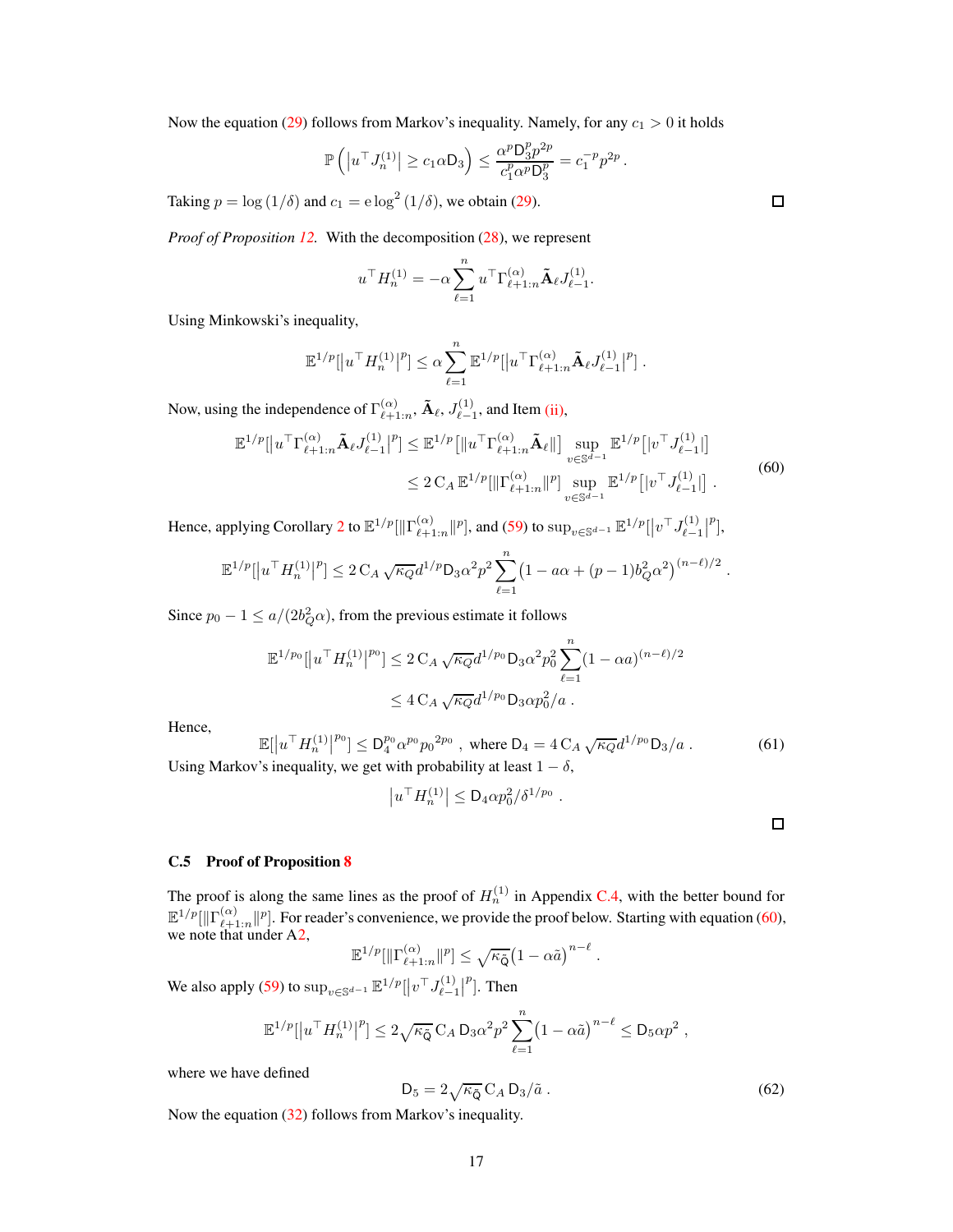## <span id="page-17-0"></span>D Concentration results for sub-Gaussian random variables

**Lemma 3.** Random variable  $X \in SG(\sigma^2)$  for some  $\sigma > 0$  if and only if for all  $t \geq 0$  the condition  $\mathbb{P}(|X| \ge t) \le 2\exp\{-t^2/(2\sigma^2)\}\;$  *holds. In addition, in such a case, for any*  $p \ge 2$ , we have

$$
\mathbb{E}[|X|^p] \le \sqrt{2}e(2/\mathrm{e})^{p/2}p^{p/2}\sigma^p.
$$

*Proof.* The first statement is well-known, see for example [\[8](#page-9-12), Theorem 2.1]. We now show the second statement. By the Fubini theorem,  $\mathbb{E}[|X|^p] = p \int_0^{+\infty} u^{p-1} \mathbb{P}(|X| > u) du$ , we get

$$
\mathbb{E}[|X|^p] = 2p \int_0^\infty u^{p-1} e^{-u^2/(2\sigma^2)} du = p2^{p/2} \sigma^p \Gamma(p/2),
$$

using the change of variable  $t = u^2/(2\sigma^2)$ . Now, using an upper bound  $\Gamma(p/2) \le$  $(p/2)^{(p-1)/2}e^{1-p/2}$  (see e.g. [\[14,](#page-10-19) Theorem 2]), and  $p^{1/2} \le 2^{p/2}$ , we finally get

$$
\mathbb{E}[|X|^p] \le \sqrt{2}e(2/\mathrm{e})^{p/2}p^{p/2}\sigma^p.
$$

<span id="page-17-3"></span>**Lemma 4.** Let  $\{X_\ell : \ell \in \mathbb{N}\}$  be a sequence of random variables such that  $X_\ell \in \text{SG}(\sigma^2)$  for any  $\ell \in \mathbb{N}$  and some  $\sigma^2 > 0$ . Then for any  $p \geq 2$ ,

$$
\mathbb{E}\left[\max_{\ell=1,\dots,n}\left(|X_{\ell}|/\sqrt{1+\log\ell}\right)^p\right] \leq 3^p\sigma^p p^{p/2}.
$$

*Proof.* Set  $a_k = (1 + \log k)^{1/2}$  for  $k \in \mathbb{N}^*$ . Using the Fubini's theorem,  $\mathbb{E}[|\xi|^p] =$  $p \int_0^{+\infty} u^{p-1} \mathbb{P}(|\xi| > u) du$ , the union bound, and Lemma [3,](#page-17-0) we get

$$
\mathbb{E}\left[\max_{k=1,\ldots,n}\{|X_k|^p/a_k^p\}\right] = p \int_0^{+\infty} u^{p-1}\mathbb{P}\left(\max_{k=1,\ldots,n}|X_k| \ge ua_k\right) du
$$
  
\n
$$
\le 2^p \sigma^p + p \int_{2\sigma}^{+\infty} u^{p-1}\mathbb{P}\left(\max_{k=1,\ldots,n}|X_k| \ge ua_k\right) du
$$
  
\n
$$
\le 2^p \sigma^p + p \int_{2\sigma}^{+\infty} u^{p-1} \sum_{k=1}^n \mathbb{P}(|X_k| \ge ua_k) du
$$
  
\n
$$
\le 2^p \sigma^p + 2p \int_{2\sigma}^{+\infty} u^{p-1} \sum_{k=1}^n \exp\{-u^2 a_k^2/(2\sigma^2)\} du
$$
  
\n
$$
\le 2^p \sigma^p + 2p \sigma^p \int_2^{+\infty} y^{p-1} \exp\{-y^2/2\} (\sum_{k=1}^n k^{-y^2/2}) dy
$$
  
\n
$$
\le 2^p \sigma^p + \frac{\pi^2 p \sigma^p}{3} \int_2^{+\infty} y^{p-1} \exp\{-y^2/2\} dy \le 2^p \sigma^p + \frac{\pi^2 p \sigma^p 2^{p/2-1}}{3} \Gamma(p/2).
$$

Using  $\Gamma(p/2) \le (p/2)^{(p-1)/2} e^{1-p/2}$  (see [\[14,](#page-10-19) Theorem 2]), we get

$$
\mathbb{E}\left[\max_{k=1,\dots,n}\{|X_k|^p/a_k^p\}\right] \le 2^p\sigma^p + \pi^2\sigma^p p^{(p+1)/2}e^{1-p/2}/(3\sqrt{2}).
$$

Since  $\sqrt{p}e^{-p/2} \le e^{-1/2}$  and  $2^p \le 4p^{p/2}$ ,

$$
\mathbb{E}\bigg[\max_{k=1,\ldots,n}\{|X_k|^p/a_k^p\}\bigg] \le \sigma^p p^{p/2}\big(4+\pi^2 e^{1/2}/(3\sqrt{2})\big) < 9\sigma^p p^{p/2}.
$$

<span id="page-17-1"></span>**Lemma 5.** Assume [A1.](#page-2-1) Then, for any  $n \in \mathbb{N}^*$  and  $v \in \mathbb{S}^{d-1}$ ,  $v^\top \varepsilon_n$  defined by [\(7\)](#page-3-4) is a sub-Gaussian *random variable with parameter*

<span id="page-17-2"></span>
$$
C_{\varepsilon}^{2} = 2 C_{b}^{2} + 8 C_{A}^{2} ||\theta^{\star}||^{2} . \tag{63}
$$

 $\Box$ 

 $\Box$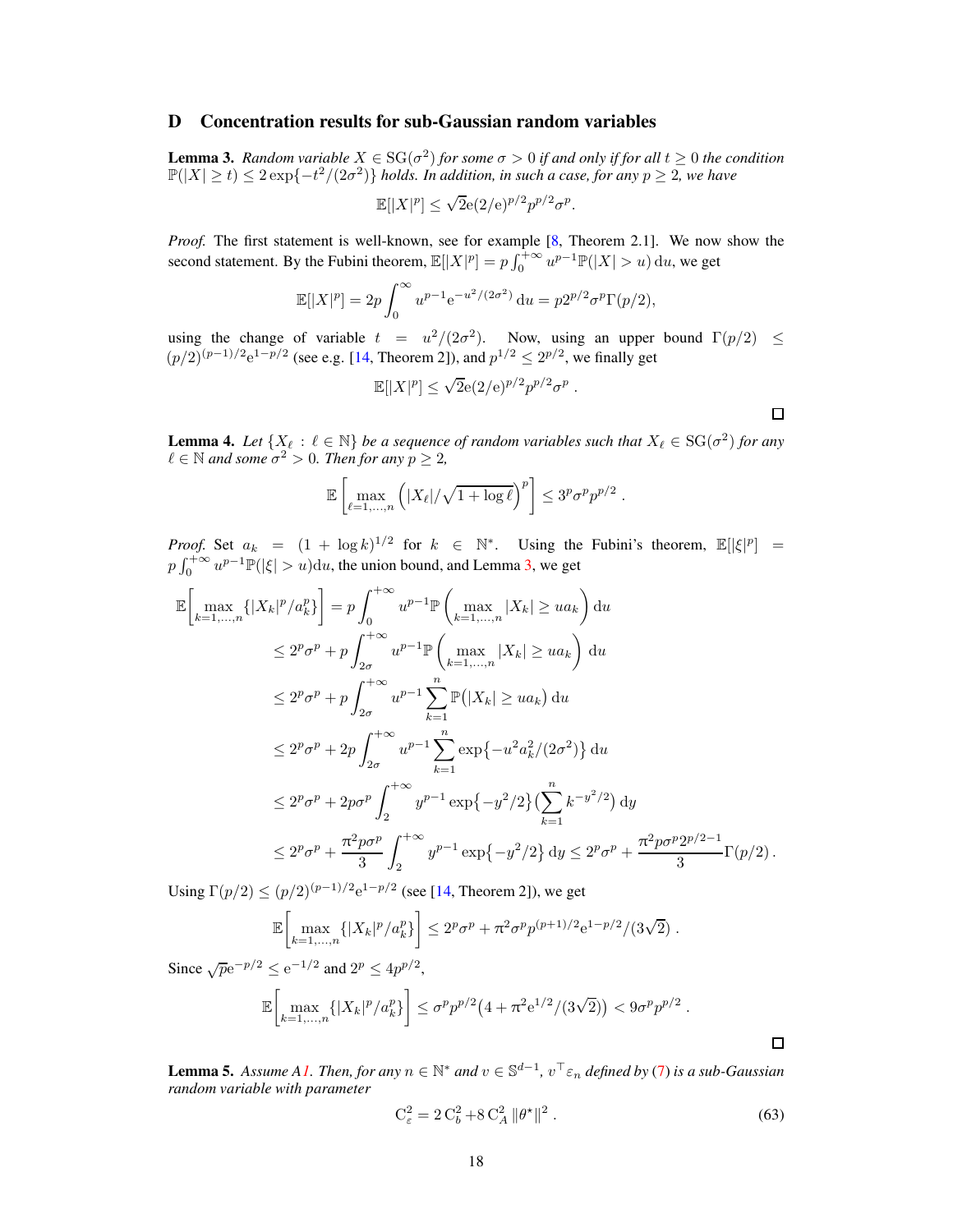*In addition, for any*  $n \in \mathbb{N}^*$ ,  $p \ge 2$ ,  $u \in \mathbb{S}^{d-1}$  *and*  $\alpha \in (0, \alpha_{\infty})$ *, it holds* 

$$
\mathbb{E}\left[\max_{\ell=1,\dots,n}|u^\top G_{\ell+1:n}^{(\alpha)}\varepsilon_\ell|^p\right] \leq \left(9\kappa_Q p C_\varepsilon^2 \{1+\log[1/(a\alpha)]\}\right)^{p/2},
$$

*where*  $\alpha_{\infty}$ *, a and*  $\kappa_{Q}$  *are defined in* [\(3\)](#page-2-8).

*Proof.* First we prove [\(63\)](#page-17-2). Using the representation [\(7\)](#page-3-4), for any  $\lambda \in \mathbb{R}$ ,

$$
\mathbb{E}[\exp\{\lambda v^\top \varepsilon_n\}] \leq \mathbb{E}[\exp\{\lambda v^\top (\mathbf{b}_n - \bar{b} - \{\mathbf{A}_n - \bar{A}\}\theta^\star)\}]\n\n\leq \mathbb{E}^{1/2}[\exp\{2\lambda v^\top (\mathbf{b}_n - \bar{b})\}]\mathbb{E}^{1/2}[\exp\{2\lambda v^\top (\bar{A} - \mathbf{A}_n)\theta^\star\}].
$$

Note that A [1](#page-2-1)[-\(ii\)](#page-2-3) implies  $|v^{\top}(\bar{A} - A_n)\theta^{\star}| \leq 2 C_A ||\theta^{\star}||$ . Hence, using the Hoeffding inequality,  $v^{\top}(\bar{A}-\mathbf{A}_n)\theta^* \in \text{SG}(4 \text{ C}_A^2 ||\theta^*||^2)$ . Combining this result with [A1](#page-2-1)[-\(i\),](#page-2-2)

$$
\mathbb{E}[\exp\left\{\lambda v^{\top} \varepsilon_n\right\}] \leq \exp\left\{\lambda^2 C_b^2\right\} \exp\left\{4\lambda^2 C_A^2 \|\theta^{\star}\|^2\right\},\
$$

yielding the first statement of the lemma.

To prove the second part, let us denote  $v_{\ell} = (I - \alpha \bar{A})^{n-\ell} u / ||(I - \alpha \bar{A})^{n-\ell} u|| \in \mathbb{S}^{d-1}$ . Using Proposition [1,](#page-2-7)

$$
\mathbb{E}[\max_{\ell=1,...,n} |u^{\top} G_{\ell+1:n}^{(\alpha)} \varepsilon_{\ell}|^{p}] = \mathbb{E}[\max_{\ell=1,...,n} |v_{\ell}^{\top} \varepsilon_{\ell}|^{p} || G_{\ell+1:n}^{(\alpha)} u ||^{p}]
$$
\n
$$
\leq \kappa_{Q}^{p/2} \mathbb{E}[\max_{\ell=1,...,n} |v_{\ell}^{\top} \varepsilon_{\ell}|^{p} (1 - \alpha a)^{p(n-\ell)/2}]
$$
\n
$$
\leq \kappa_{Q}^{p/2} \mathbb{E}[\max_{\ell=1,...,n} \frac{|v_{\ell}^{\top} \varepsilon_{\ell}|^{p}}{(1 + \log(n - \ell + 1))^{p/2}}] \left\{ \max_{x>0} (1 + \log(x+1)) e^{-a\alpha x} \right\}^{p/2}
$$
\n
$$
\leq \kappa_{Q}^{p/2} (9 C_{\varepsilon}^{2} p)^{p/2} \left\{ \max_{x>0} [(1 + \log(x+1)) e^{-a\alpha x}] \right\}^{p/2},
$$

where in the last inequality we used Lemma [4.](#page-17-3) Set  $f(x) = (1 + \log(x + 1))e^{-cx}$  with  $c = a\alpha \le 1$ over  $x > 0$ . First, note that  $f'(x) = e^{-cx} (1/(1+x) - c - c \log(x+1)) < 0$  for all  $x > 1/c - 1$ , and thus the maximum is attained for  $x \in [0, 1/c - 1]$ . Moreover, for any  $x \le 1/c - 1$ , we have  $f(x) \le 1 + \log(1+x) \le 1 + \log(1/c)$ . leading to the desired result.  $f(x) \leq 1 + \log(1+x) \leq 1 + \log(1/c)$ , leading to the desired result.

## <span id="page-18-0"></span>E Proof of Section [5](#page-7-1)

## E.1 Proof of Theorem [3](#page-7-5)

Let  $\alpha \in (0, \alpha_{2, \infty})$  and  $\lambda_1, \lambda_2 \in \mathcal{P}_2(\mathbb{R}^d)$ . By [\[37,](#page-11-9) Theorem 4.1], there exists a couple of random variables  $\theta_0^{(1)}$ ,  $\theta_0^{(2)}$  such that  $W_2^2(\lambda_1, \lambda_2) = \mathbb{E}[\|\theta_0^{(1)} - \theta_0^{(2)}\|^2]$  independent of  $\{(\mathbf{A}_n, \mathbf{b}_n) : n \in \mathbb{N}^*\}.$ We introduce then a synchronous coupling between  $\lambda_1 R_\alpha^n$  and  $\lambda_2 R_\alpha^n$  as follows. Let  $\{(\theta_n^{(1)}, \theta_n^{(2)}) :$  $n \in \mathbb{N}$ } starting from  $\theta_0^{(1)}$  and  $\theta_0^{(2)}$  respectively and for all  $n \ge 0$ ,

<span id="page-18-1"></span>
$$
\theta_{n+1}^{(1)} = (\mathbf{I} - \alpha \mathbf{A}_{n+1})\theta_n^{(1)} + \alpha \mathbf{b}_{n+1}
$$
  
\n
$$
\theta_{n+1}^{(2)} = (\mathbf{I} - \alpha \mathbf{A}_{n+1})\theta_n^{(2)} + \alpha \mathbf{b}_{n+1}.
$$
\n(64)

Since for all  $n \ge 0$ , the distribution of  $(\theta_n^{(1)}, \theta_n^{(2)})$  belongs to  $\Pi(\lambda_1 R_\alpha^n, \lambda_2 R_\alpha^n)$ , by definition of the Wasserstein distance we get for any  $n \in \mathbb{N}$ ,

$$
W_2(\lambda_1 R^n_{\alpha}, \lambda_2 R^n_{\alpha}) \le \mathbb{E}^{1/2} [\|\theta_n^{(1)} - \theta_n^{(2)}\|^2] = \mathbb{E}^{1/2} [\|\Gamma_{1:n}[\theta_0^{(1)} - \theta_0^{(2)}\|^2] \le D_2 (1 - a\alpha/2)^{n/2} W_2(\lambda_1, \lambda_2) , \quad (65)
$$

where we have used Corollary [1](#page-4-4) for the last inequality. By [\[37,](#page-11-9) Theorem 6.16], the space  $\mathcal{P}_2(\mathbb{R}^d)$ endowed with  $W_2$  is a Polish space. Then,  $(\lambda_1 R_{\alpha}^n)_{n \geq 0}$  is a Cauchy sequence and converges to a limit  $\pi_{\alpha}^{\lambda_1} \in \mathcal{P}_2(\mathbb{R}^d)$ ,  $\lim_{n \to +\infty} W_2(\lambda_1 R^n_{\alpha}, \pi_{\gamma}^{\lambda_1}) = 0$ . We show that the limit  $\pi_{\alpha}^{\lambda_1}$  does not depend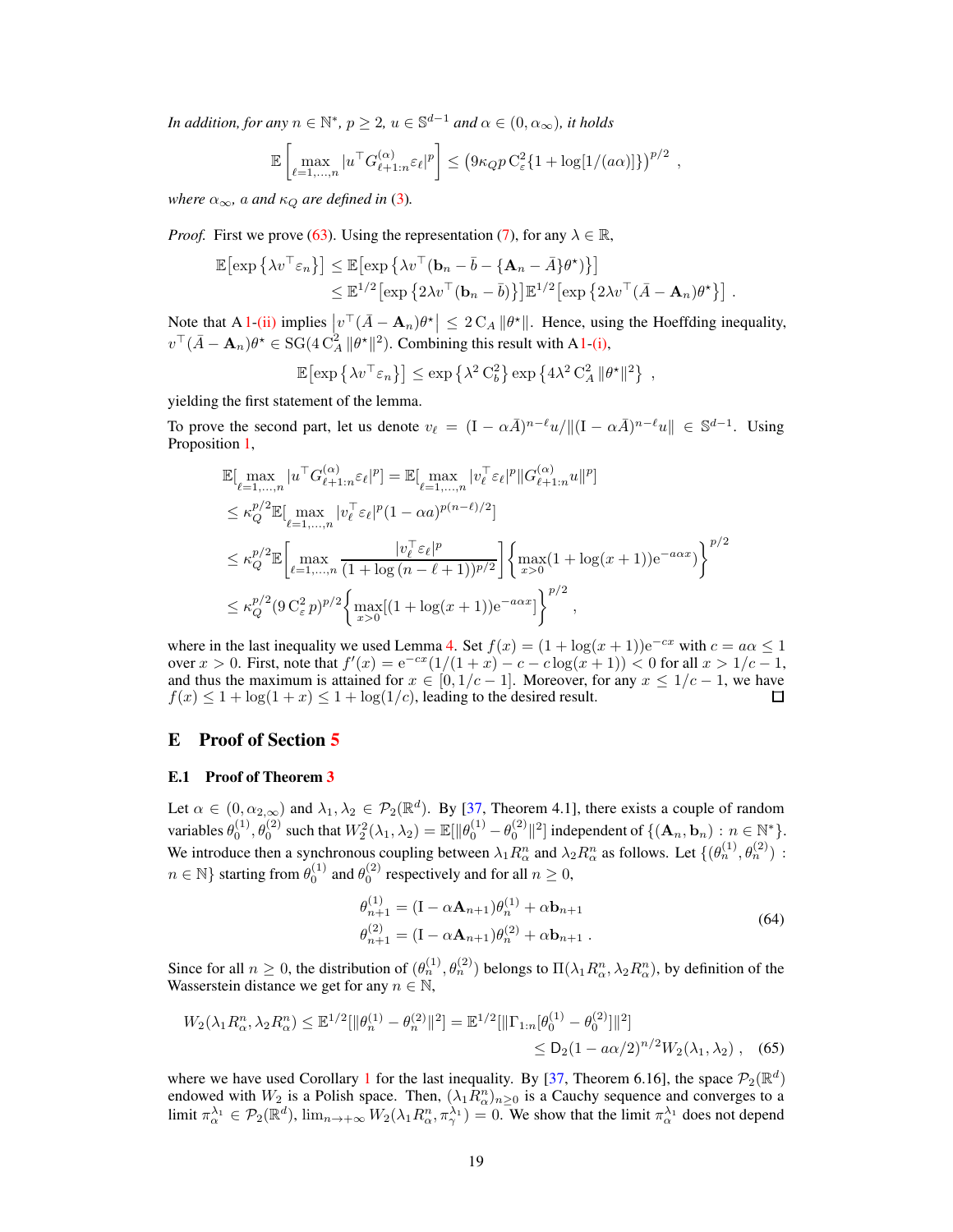on  $\lambda_1$ . Assume that there exists  $\pi_\alpha^{\lambda_2}$  such that  $\lim_{k\to+\infty} W_2(\lambda_2 R_\alpha^n, \pi_\alpha^{\lambda_2}) = 0$ . By the triangle inequality

$$
W_2(\pi^{\lambda_1}_{\alpha}, \pi^{\lambda_2}_{\alpha}) \leq W_2(\pi^{\lambda_1}_{\alpha}, \lambda_1 R^n_{\alpha}) + W_2(\lambda_1 R^n_{\alpha}, \lambda_2 R^n_{\alpha}) + W_2(\pi^{\lambda_2}_{\alpha}, \lambda_2 R^n_{\alpha}).
$$

Thus by [\(65\)](#page-18-1), taking the limits as  $n \to +\infty$ , we get  $W_2(\pi_\alpha^{\lambda_1}, \pi_\alpha^{\lambda_2}) = 0$  and  $\pi_\alpha^{\lambda_1} = \pi_\alpha^{\lambda_2}$ . The limit is thus the same for all initial distributions and is denoted by  $\pi_{\alpha}$ . Moreover,  $\pi_{\alpha}$  is invariant for  $R_{\alpha}$ . Indeed for all  $k \in \mathbb{N}^*$ ,  $W_2(\pi_{\alpha} R_{\alpha}, \pi_{\alpha}) \leq W_2(\pi_{\alpha} R_{\alpha}, \pi_{\alpha} R_{\alpha}^n) + W_2(\pi_{\alpha} R_{\alpha}^n, \pi_{\alpha})$ , Using [\(65\)](#page-18-1) again, we get taking  $n \to +\infty$ ,  $W_2(\pi_\alpha R_\alpha, \pi_\alpha) = 0$  and  $\pi_\alpha R_\alpha = \pi_\alpha$ . The fact that  $\pi_\alpha$  is the unique stationary distribution is straightforward by contradiction and using [\(65\)](#page-18-1). [\(34\)](#page-8-2) is a simple consequence of [\(65\)](#page-18-1) taking  $\lambda_2 = \pi_\alpha$ .

It remains to show that  $\theta_{\infty}^{(\alpha)}$  is well-defined and has distribution  $\pi_{\alpha}$ . Since  $\{(\mathbf{A}_k, \mathbf{b}_k)$  :  $k$  ∈ N<sub>-</sub>} is i.i.d.,  $\sum_{n \le -1} \mathbb{E}^{1/2} [\|\theta_n - \theta_{n+1}\|^2]$  =  $\sum_{n \le -1} \mathbb{E}^{1/2} [\|\Gamma_{n:0} \mathbf{b}_{n-1}\|^2]$  =  $\sum_{n \leq -1} \mathbb{E}^{1/2} [\|\Gamma_{n:0}\|^2] \mathbb{E}^{1/2} [\|\mathbf{b}_{n-1}\|^2]$  $\sum_{n \leq -1} \mathbb{E}^{1/2} [\|\Gamma_{n:0}\|^2] \mathbb{E}^{1/2} [\|\mathbf{b}_{n-1}\|^2]$  $\sum_{n \leq -1} \mathbb{E}^{1/2} [\|\Gamma_{n:0}\|^2] \mathbb{E}^{1/2} [\|\mathbf{b}_{n-1}\|^2]$  and therefore [A1](#page-2-1)[-\(i\)](#page-2-2) combined with Corollary 1 ensures that this series is finite and therefore  $(\theta_n)_{n \in \mathbb{N}_-}$  defined in [\(35\)](#page-8-3) is a Cauchy sequence almost surely and in L<sup>2</sup> which ensures its convergence. Finally, assume now that  $\{(\mathbf{A}_k, \mathbf{b}_k) : k \in \mathbb{N}_-\}$  is independent of  $\{(\mathbf{A}_k, \mathbf{b}_k) : k \in \mathbb{N}^*\}$ . To conclude it is then sufficient to note that if  $\theta_0 = \theta_{\infty}^{(\alpha)}$ , then  $\theta_1$  has the same distribution as  $\theta_{\infty}^{(\alpha)}$  by definition of the recursion [\(1\)](#page-0-0).

#### <span id="page-19-0"></span>E.2 Proof of Proposition [9](#page-9-13)

Consider a sequence  $\{\alpha_n : n \in \mathbb{N}\}$  converging to 0 such that for any  $n \in \mathbb{N}$   $\alpha_n \in (0, \alpha_{2,\infty}]$ , and let  $u \in \mathbb{S}^{d-1}$ . For ease of notation, we simply denote  $G_{k:0}^{(n)} = G_{k:0}^{(\alpha_n)}$ . Note that

$$
\alpha_n^{-1/2} u^{\top} J_{\infty}^{(\alpha_n, \leftarrow)} = \sum_{k=-\infty}^1 \Delta M_{n,k} , \qquad \Delta M_{n,k} = \alpha_n^{1/2} u^{\top} G_{k:0}^{(n)} \varepsilon_{k-1} .
$$

By [\[15,](#page-10-17) Theorem 3.6], it is sufficient to show that

<span id="page-19-1"></span>
$$
\sup_{k\leq 1} \Delta M_{n,k} \underset{n\to+\infty}{\xrightarrow{\mathbb{P}}} 0 \tag{66}
$$

<span id="page-19-2"></span>
$$
\sum_{k\leq 1} \Delta M_{n,k}^2 \underset{n\to+\infty}{\xrightarrow{\mathbb{P}}} u^{\top} \Sigma u \tag{67}
$$

<span id="page-19-4"></span>
$$
\sup_{n \in \mathbb{N}} \mathbb{E}[\sup_{k \le 1} \Delta M_{n,k}^2] < +\infty \tag{68}
$$

First, by Markov inequality and Proposition [1](#page-2-7) and [A1-](#page-2-1)[\(i\),](#page-2-2) we have for any  $\eta > 0$  that

$$
\mathbb{P}(\sup_{k\leq 1} \Delta M_{n,k} \geq \eta) \leq \eta^{-4} \mathbb{E}[\sup_{k\leq 1} \Delta M_{n,k}^4] \leq \eta^{-4} \alpha_n^2 \sum_{k\leq 1} \mathbb{E}[\|G_{k:0}^{(n)}\|^4 \|\varepsilon_{k-1}\|^4]
$$
  

$$
\leq \eta^{-4} \alpha_n^2 \mathbb{E}[\|\varepsilon_0\|^4] \kappa_Q^2 \sum_{k\leq 1} (1 - a\alpha_n)^{-2(k-1)} \leq \eta^{-4} \alpha_n^2 \mathbb{E}[\|\varepsilon_0\|^4] \kappa_Q^2 (1 - (1 - a\alpha_n)^2)^{-1},
$$

which shows that  $(66)$  holds.

Denote by  $\Sigma_n$  the unique solution of the Ricatti equation [\(25\)](#page-6-1) with  $\alpha \leftarrow \alpha_n$ . We get by Lemma [2](#page-14-5) that there exists  $C \geq 0$  such that for any  $n \in \mathbb{N}$ ,

<span id="page-19-3"></span>
$$
\|\mathbf{\Sigma}-\mathbf{\Sigma}_n\|\leq C\alpha_n.
$$

Therefore, we obtain that

$$
\left|\sum_{k\leq 1}\Delta M_{n,k}^2-u^\top\mathbf{\Sigma} u\right|\leq\alpha_n\left|\sum_{k\leq 1}((G_{k:0}^{(n)})^\top u)^\top\left[\varepsilon_{k-1}\varepsilon_{k-1}^\top-\mathbf{\Sigma}_{\varepsilon}\right](G_{k:0}^{(n)})^\top u\right|+C\alpha_n.
$$

Then, to establish  $(67)$ , it remains to show that

$$
\alpha_n \big| \sum_{k \le 1} ((G_{k:0}^{(n)})^\top u)^\top \big[ \varepsilon_{k-1} \varepsilon_{k-1}^\top - \Sigma_\varepsilon \big] (G_{k:0}^{(n)})^\top u \big|_{n \to +\infty} \stackrel{\mathbb{P}}{\longrightarrow} 0 \,. \tag{69}
$$